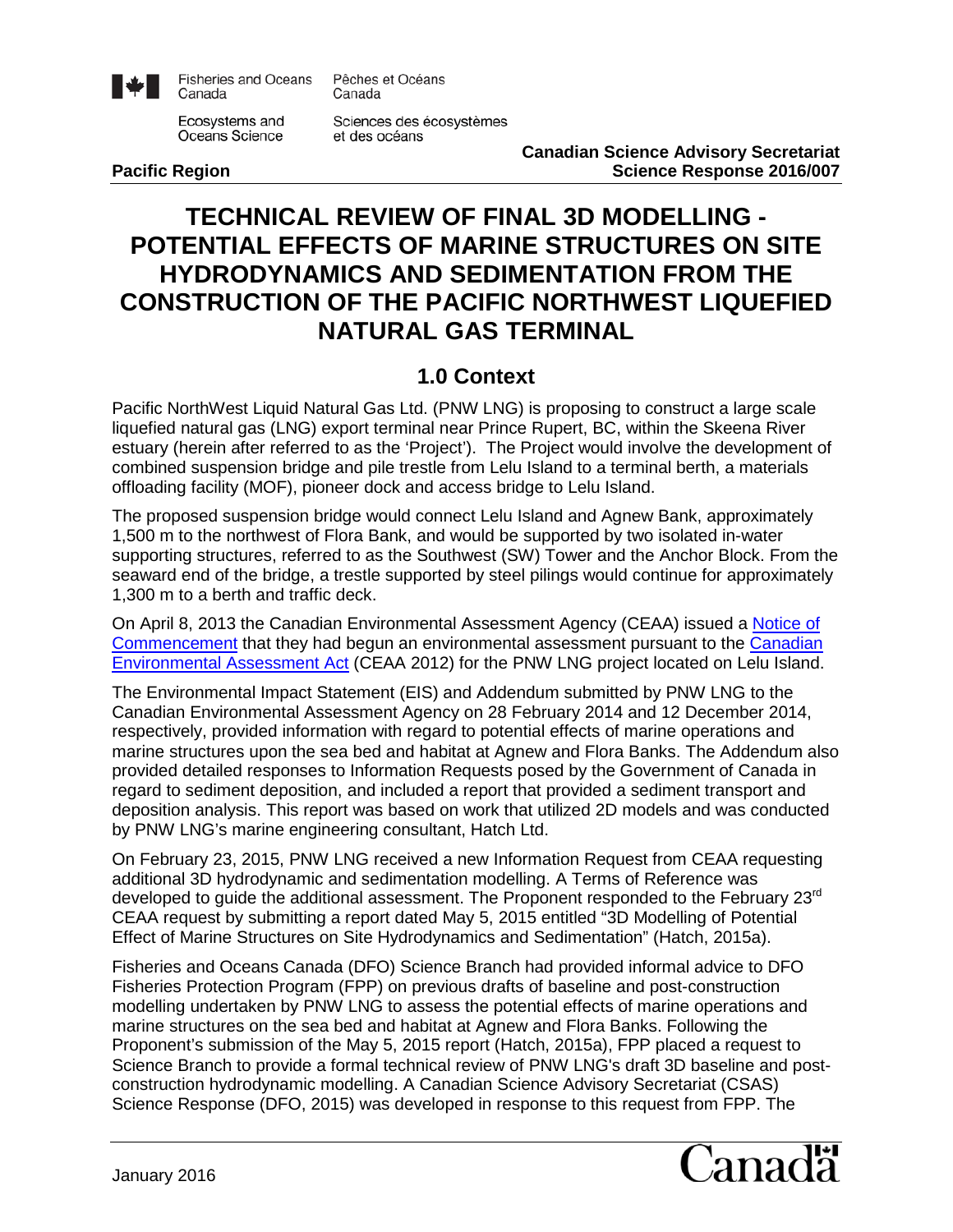CSAS Science Response (DFO, 2015) outlined primary areas of concern with respect to the Hatch (2015a) 3D modelling report. These concerns were conveyed in a DFO response (June 2, 2015) to CEAA.

On June 2, 2015, PNW LNG received notice from CEAA that they had not satisfied the requirements of the Information Request #2, noting that the technical reviews provided by Natural Resources Canada (NRCan), and DFO, "indicates that their expert advice and direction to PNW in conducting its modelling work was not sufficiently taken into consideration, which has resulted in a lack of information". CEAA indicated to PNW LNG that their conclusions needed to be substantiated by further rigorous and thorough modelling results. CEAA informed PNW LNG that additional information was required before they could complete their environmental assessment report. Five key concerns regarding 3D modelling were identified in the June 2, 2015 CEAA correspondence. These were itemized as follows:

- Concerns regarding the wind and wave input forcing fields used to drive the 3D model.
- Concerns with the modelling of extreme storm events.
- Concerns with the modelling of flows in proximity to large structures (the Anchor Block and SW Tower).
- Concerns regarding the long term simulations and use of time-averaged forcing inputs to drive the model.
- Concerns regarding model outputs related to sediment transport.

PNW responded to CEAA's June 2, 2015 Information Request with submission of a report dated November 10, 2015 and entitled "Pacific Northwest LNG 3D Modelling Update - Supplemental Modelling Report" (Hatch, 2015b). DFO FPP is now requesting that DFO Science review PNW LNG's final submission of modelling of potential effects of proposed structures to Flora Bank and Agnew Bank areas in response to CEAA's Information Request and provide advice regarding the following:

- 1. Assess whether the five key concerns as outlined above have been addressed with sufficient accuracy and adequacy to facilitate an evaluation of PNW LNG's conclusions.
- 2. If the information and model results from PNW LNG are found to be sufficient; evaluate the validity of PNW LNG's conclusions, based on information and results as presented in the Supplemental Modelling Report.

This Science Response Report results from the Science Response Process of December 2015 on the Technical Review of final 3D modelling - potential effects of marine structures on site hydrodynamics and sedimentation from the construction of the Pacific Northwest Liquefied Natural Gas Terminal.

# **2.0 Analysis of Supplemental Modelling Report**

This section provides a review of the Supplemental Modelling Report (Hatch, 2015b), with respect to the five concerns raised by CEAA over the modelling work presented in the earlier report (Hatch, 2015b), to address question 1 above. For each of these concerns, background information is provided and the response of the Proponent is summarized. In each case, an assessment is made on whether the work presented in the Supplemental Modelling Report (Hatch, 2015b) is adequate and of sufficient accuracy to allow an assessment of the impact of the Project on Flora Bank. In Section 3, key results are highlighted to assist DFO Fisheries Protection Program in making its assessment of the Project. The concluding section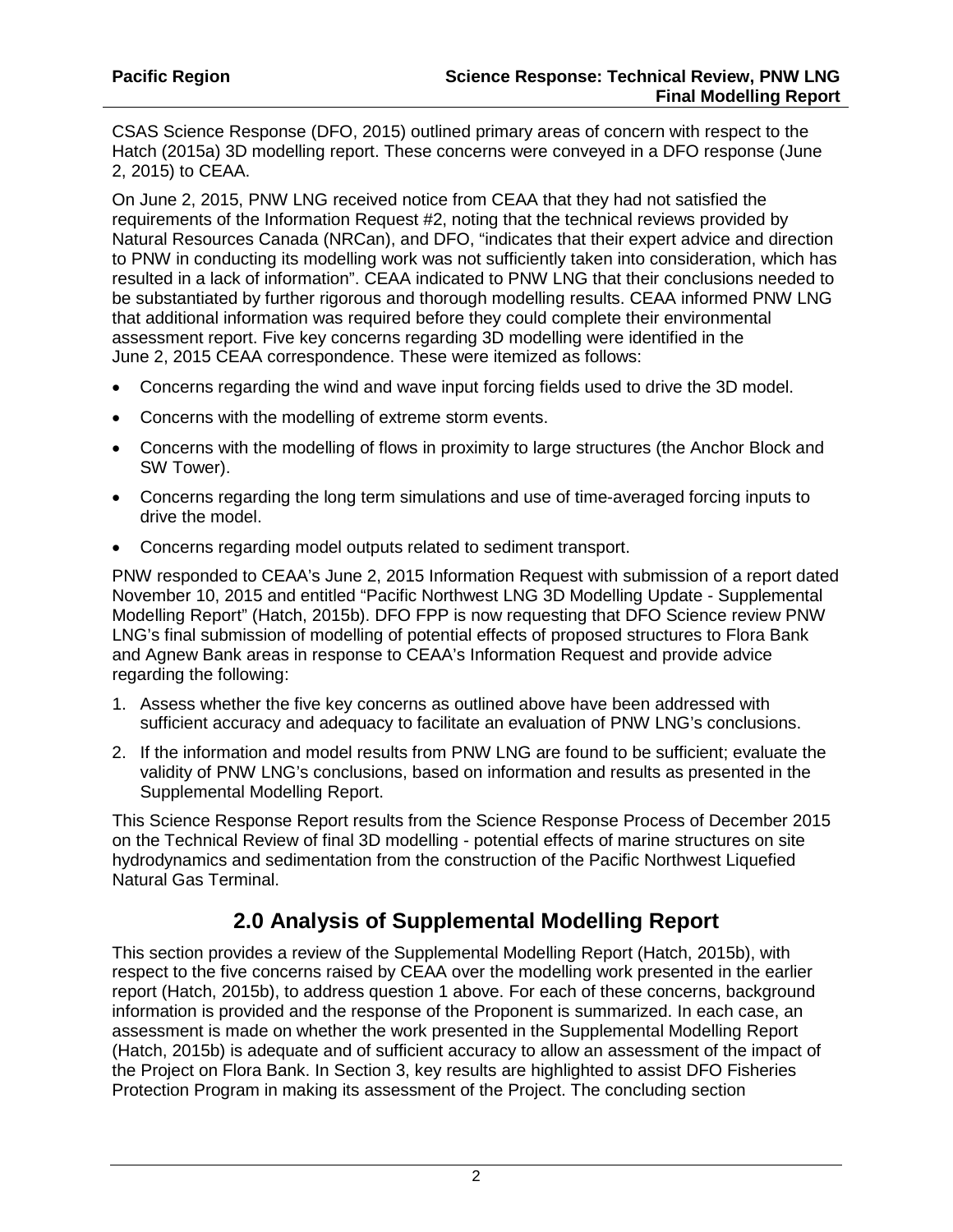summarizes and recommends possible mitigation measures that DFO Fisheries Protection Program may wish to consider.

#### **2.1 Wind and wave forcing inputs**

#### **2.1.1 Background**

To examine the potential impacts of the Project on Flora and Agnew Banks, PNW LNG implemented a regional hydrodynamic model based on the Delft3D model (Deltares, 2014a and 2014b). This model is suitable for a representation of the hydrodynamics of flows over the project site, including the simulation of wave-driven currents (using the Simulating WAves Nearshore [SWAN] wave model) and changes in bottom morphology associated with sediment deposition and erosion. The regional model is driven by surface wind forcing and, at its lateral open boundaries, by incoming waves (swell) from the Pacific. An earlier DFO technical review of this modelling (DFO, 2015) questioned the approach taken to specify these forcings of the regional model, which, it was argued, would introduce unnecessary errors. Specifically, the following was deemed inadequate:

- 1. Use of wind data from a single buoy to specify the wind forcing over the entire regional domain, leading to a uniform wind field. It was suggested that use of gridded wind products was more suitable as this would allow the specification of realistic, spatially variable winds over the region.
- 2. Specification of uniform wave information at the outer boundary of the model, based on data from a single buoy. It was noted that "measurements at a single point cannot represent the variability of the wave field along the entire outer boundary of the wave model regional grid domain." It was suggested that using available gridded products to specify the wave forcing at the boundary would reduce unnecessary errors and improve the simulations

#### **2.1.2 Proponent's revisions**

The work reported in the Supplemental Modelling Report now makes use of a gridded wind product to provide spatially variable wind fields that are applied to drive currents and locally generated waves in the regional model. The report mentions that four different re-analysis products were considered to allow for the wind forcing over the model domain. Wind forcing from the Climate Forecast System Reanalysis (CFSR) Version 2 was selected to drive the model as this wind product had the finest spatial resolution and most complete coverage of the four gridded wind products that were considered. A comparison of the resolution of the four datasets is given in Appendix C, Figure C1, to support the Proponent's selection of CFSR.

In addition to the revised wind forcing, the regional model is now driven at its lateral boundaries by spatially variable data on offshore waves. Two data products were considered: WAVEWATCH III**®** , a standard product made available by the National Oceanic and Atmospheric Administration of the United States Dept. of Commerce, and re-analysis wave data from the European Centre for Medium Range Weather Forecasting (ECMWF). WAVEWATCH III**®** was selected as it offered superior spatial resolution. Water depths in wave model simulations have been informed by estimates from the flow simulations.

#### **2.1.3 Assessment**

The wind and wave input forcings that have been incorporated in the model to produce the results presented in the Supplemental Modelling Report represent a clear improvement over previous work; they conform to the peer-reviewed scientific literature for the forcings to be used in a regional model. Accordingly, DFO assesses that the concern raised by CEAA in this regard has been addressed adequately and with sufficient accuracy by the Proponent. Simulations with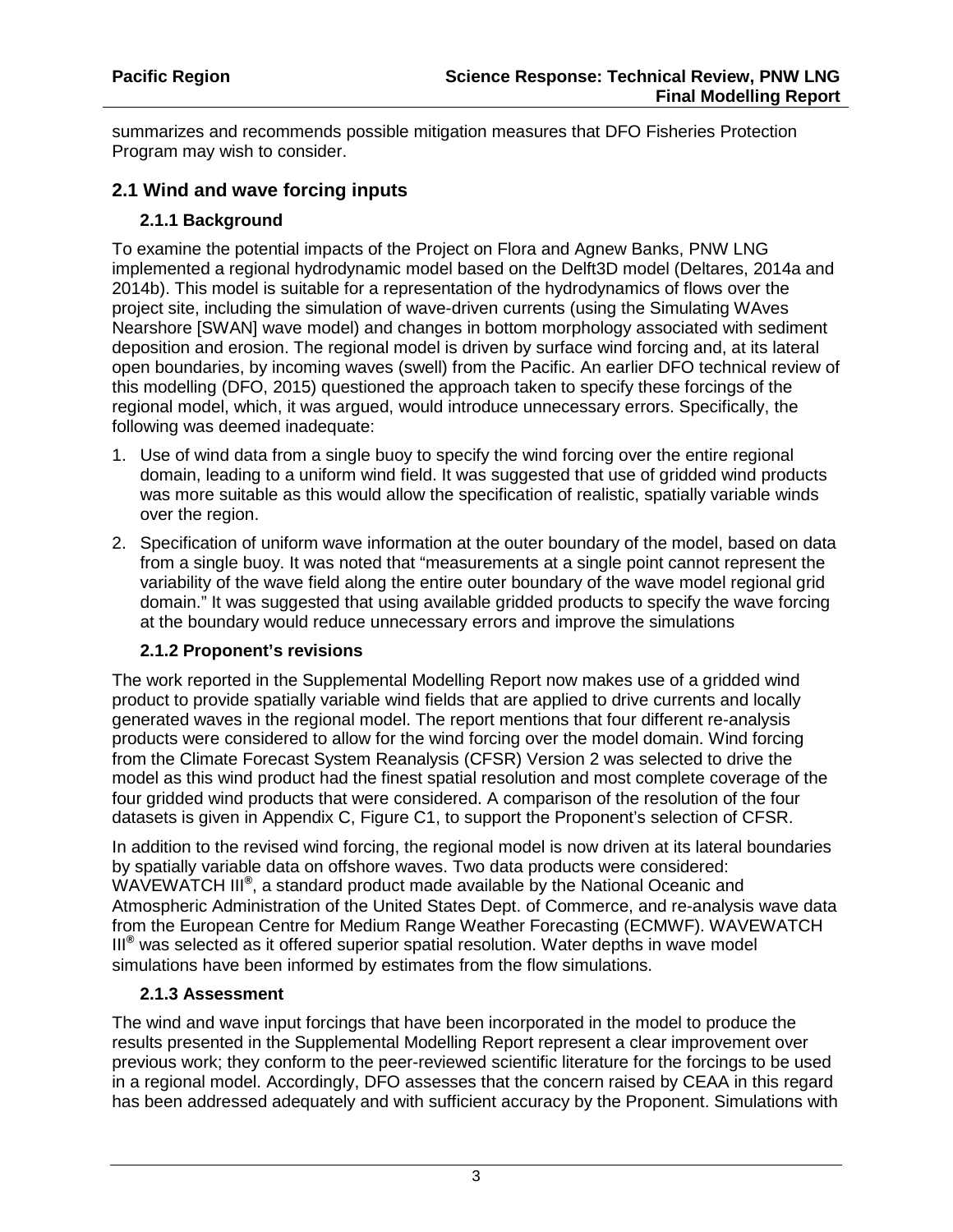the revised wind and wave forcing compare somewhat more favourably relative to previous simulations with respect to wave observations collected at a buoy deployed by PNW near the Project site. This improvement is due primarily to the use of spatially variable winds. However, for the observations that were collected at the PNW buoy, conditions were sufficiently benign that offshore waves appear to have relatively little impact at the Project site; for conditions such as the 50-year and 100-year extreme storm events (next section) a larger impact of offshore waves at the Project site is expected. A comparison with winds measured at buoys in Hecate Strait and Dixon Entrance showed very good agreement with the CFSR winds (Figure C-2). This is not surprising since it's very likely that winds from these buoys were assimilated into the reanalysis product. The report mentions that the CFSR winds were "improved locally using assimilation of Holland Rock winds with equivalent duration of 90 minutes." The extent to which this was necessary is uncertain since Holland Rock winds are probably already assimilated into the CFSR dataset.

#### **2.2 Modelling of extreme storm events**

### **2.2.1 Background**

The potential impact of the proposed marine structures on Flora Bank during extreme weather events is an important consideration. In fact, under a changing climate, conditions may vary and extreme events with long return periods must be examined carefully. DFO (2015) found that the modelling of storm events presented in Hatch (2015a) was inadequate with respect to the intensity, duration and direction of the storm events given consideration. Specifically, the review concluded that

*"The analysis does not adequately consider an extreme storm for the 50-year return period, or an appropriate set of 50-year extreme storms, thereby underestimating the potential impact of the installation of marine structures on the surrounding environment. Although the Proponent does estimate the 50-year and 100-year winds at the Holland Rock buoy … several of the other conditions needed to estimate 50-year extreme storm impacts are scaled back or not explored. In particular, the analysis only considers a storm propagation direction that orients the marine structures downstream from Flora Bank, thus making it essentially impossible for the marine structure to impact Flora Bank."*

DFO (2015) indicated that a careful examination of storm events required the following:

*"The orientation of the artificial case should have several scenarios, including the cases where the waves pass Flora Bank first, then the marine structures second; and vice versa, with wave hitting the marine structures first, then Flora Bank second, etc. … The extreme storm cases should also consider storms where uniform winds are blowing at various angles with respect to the marine structures, Flora Bank, and Agnew Bank, and holding steady for at least half a day, or more, and include simulations with, and without, marine structures to see the full effects of the marine structures on the surrounding region. Model runs should show the full possible effects. Winds should be at the 50-year return level, at least, and ideally also include 100-year return levels."*

#### **2.2.2 Proponent's revisions**

Appendix G of the Supplemental Modelling Report discusses the approach taken to construct a set of synthetic storm events. Of the four cases considered, three have the marine structures upwind of Flora Bank with wind directions varying from northwest, west and southwest. The fourth case has the wind from the southeast. In each case the magnitude of the wind forcing is specified according to an estimated 50-year return period that is based on a 21-year record of wind measured by Environment Canada at the nearby Holland Rock Station. The synthetic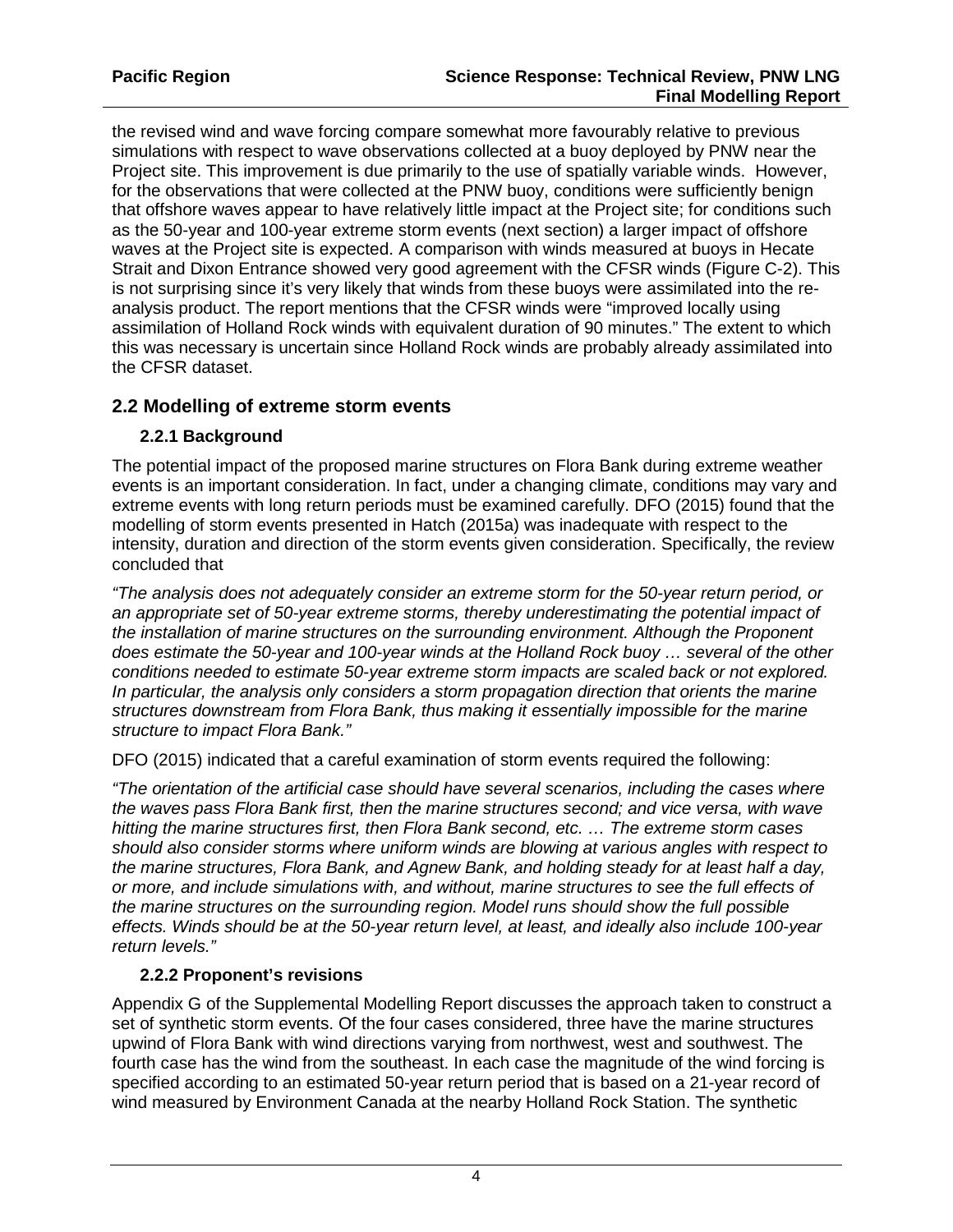storm is given a Gaussian time dependence with an overall duration of 11 days, and an efolding time scale of about five days. Wind directions are held constant over the entire storm duration. The storm cases are chosen to coincide with a period of spring tides, thus allowing a combination of strong tidal flows and strong wind and wave driven currents.

#### **2.2.3 Assessment**

The synthetic extreme storm case developed in the Supplemental Modelling Report (Appendix G) meets the requirements stated in DFO (2015) for the specification of an extreme storm event. In addition to specifying winds of sufficient intensity, a conservative approach has been adopted in which the duration of the synthetic storm is substantially longer than any storm measured in the 21 year record of winds at the Holland Rock buoy. Thus, the waves generated by the storm will not be limited by duration. As suggested in DFO (2015), multiple directions for the wind have been specified such that in the different cases the proposed marine structures are situated either upwind or downwind relative to Flora Bank. Thus, there is inclusion of longfetch swell waves that can be generated by intense cyclones in the Northwest Pacific, propagating towards the Flora Bank area from the Northwest. DFO assesses that the synthetic storms specified in the Supplemental Modelling Report to examine the response to an extreme weather event are sufficient and that this concern raised by CEAA has been addressed adequately.

#### **2.3 Modelling of flows in proximity of large marine structures (Anchor Block and SW Tower)**

#### **2.3.1 Background**

The project advanced by the proponent requires the installation of marine structures that extend through the water column in proximity of the northwest flank of Flora Bank. As noted earlier, the Project consists of a bridge supported by the SW Tower and the Anchor Block, as well as a trestle supported by a set of pilings. As noted in DFO Science Response 2015/027 (DFO, 2015), the SW Tower and the Anchor Block are the largest, most substantial structures; the modelling work presented in the 3D Modelling Report of May 5, 2015 (Hatch 2015a) suggested that these structures would produce the largest perturbations to the natural flow regime of the region.

Hatch (2015a) presented modelling work in which the marine structures (the Anchor Block, the SW Tower, and the series of trestle pilings) were represented within the regional Delft3D-Flow model as 'porous plates' that exert drag on the flow. This representation was accepted in the DFO review as a reasonable approach for the ensemble of trestle supports. (Further discussion of the trestle supports is given below.) However, the DFO review was critical of using porous plate representations of the SW Tower and Anchor Block. Specifically, the DFO review mentioned the hydrodynamic response that is expected in proximity of these large structures:

*"… flows impinging on such large structures will be blocked on the upstream side and accelerated along the sides of the obstacle. At the trailing edge there will be boundary layer separation and a turbulent wake in the lee of the structures. Given the proximity of the proposed structures to Flora Bank, the jet-like flows and vortices that will be shed in the lee of the structure can be expected to impinge on the sides of the Bank during flood tide. There is potential for these energetic flows to scour the Bank."* 

It was noted that the porous plate representation of the large structures was unlikely to produce an accurate representation of the expected changes to the hydrodynamic regime: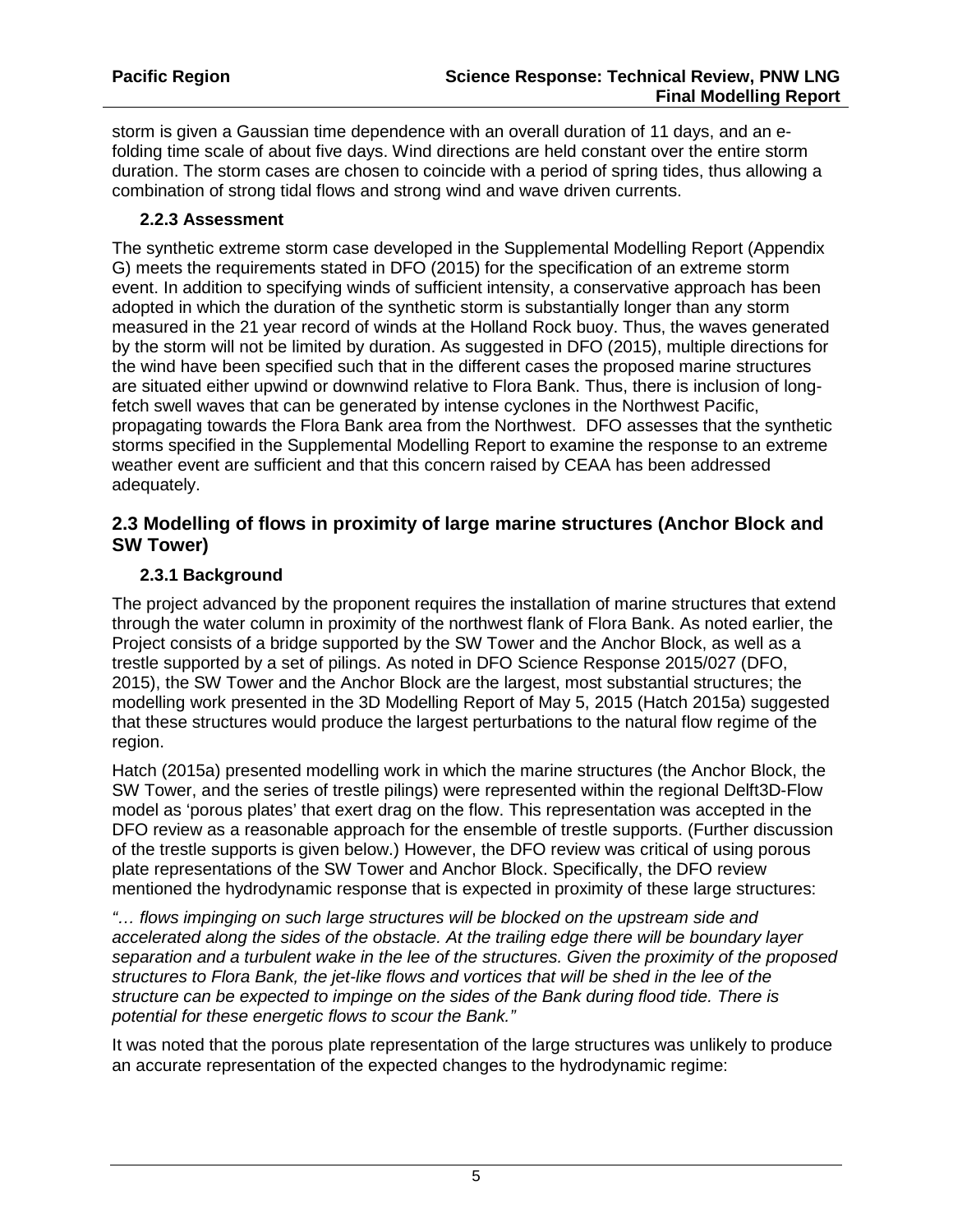*"The relatively coarse resolution of the model (which necessitates the porous plate parameterization) is problematic for modelling the effect of the two large structures (the anchor block and the tower), and it is far from clear whether the effects of these structures are adequately represented. In particular, it is likely that the model is unable to adequately resolve the strong flows and shear generated in the lee of the structures. The turbulent flows and vortices that will be shed in the lee of the anchor block and tower are probably absent in the simulations, and the jet-like separated flows are bound to be more diffuse than in reality. All of this is likely to bias the results to underestimating the effects of these large structures."*

Lastly, to overcome this difficulty, it was mentioned in the DFO review that:

*"The obvious remedy for these problems would have been to conduct simulations that are of locally much higher resolution (perhaps in a nested model) in which the marine structures and turbulent flows are explicitly resolved."*

#### **2.3.2 Proponent's revisions**

In response to the critique outlined above, the Proponent implemented high-resolution, twodimensional models for the regions in proximity of each of the two large structures. The MORPHO modelling system (Kolomiets et al 2014) was selected to simulate fine-scale physical processes around the proposed SW Tower and SW Anchor Block. Boundary conditions for these high-resolution models were extracted from the coarser resolution regional Delft3D model. MORPHO allows for wetting and drying of the seabed which is important for Flora Bank. The model uses an unstructured grid and was implemented with a variable lateral resolution that is finest immediately adjacent to the structures  $(-1.5 \text{ m grid size})$ , and becomes substantially coarser with distance, increasing to approximately 200 m near the boundaries of the fine resolution domain.

The Supplemental Modelling Report and the accompanying video animations provided results from a set of simulations with the high-resolution models. These simulations included highresolution model runs of the Anchor Block and SW Tower for a set of three different cases:

- 1. Sea surface elevations and currents driven by tides and freshet river discharge for a 28-day simulation period
- 2. As in (a), but with only tidal forcing
- 3. Tides and storm currents due to wind/waves from the west (270°N) for a simulated 50-year storm event

There were also sensitivity tests provided by the Proponent that examined the influence on the main results of variations in sediment grain size, changes due to the introduction of scour protection about the structures, and a change in the shape of the SW Tower from the basic rectangular shape to a circular shape.

Generally, results from these simulations show the modifications to the flow structures anticipated in DFO (2015). Specifically, this includes the formation of jet-like flows on the sides of the structures that impinge locally on the side of Flora Bank during a flood tide. As well, vortices of alternating sign are shed in the wake of the structures that subsequently propagate over the bank on flood tides. This response is similar to a von Kármán vortex street; the frequency of oscillation of the flow in the lee of the structures appears to be consistent with this interpretation (Appendix - Technical Notes for Section 2.3).

The high resolution simulations show that some scouring of the bottom sediment at the margin of Flora Bank occurs in response to the flows that develop in the lee of the structures during flood tides. This is in contrast to the previous results given in Hatch (2015a) that were based on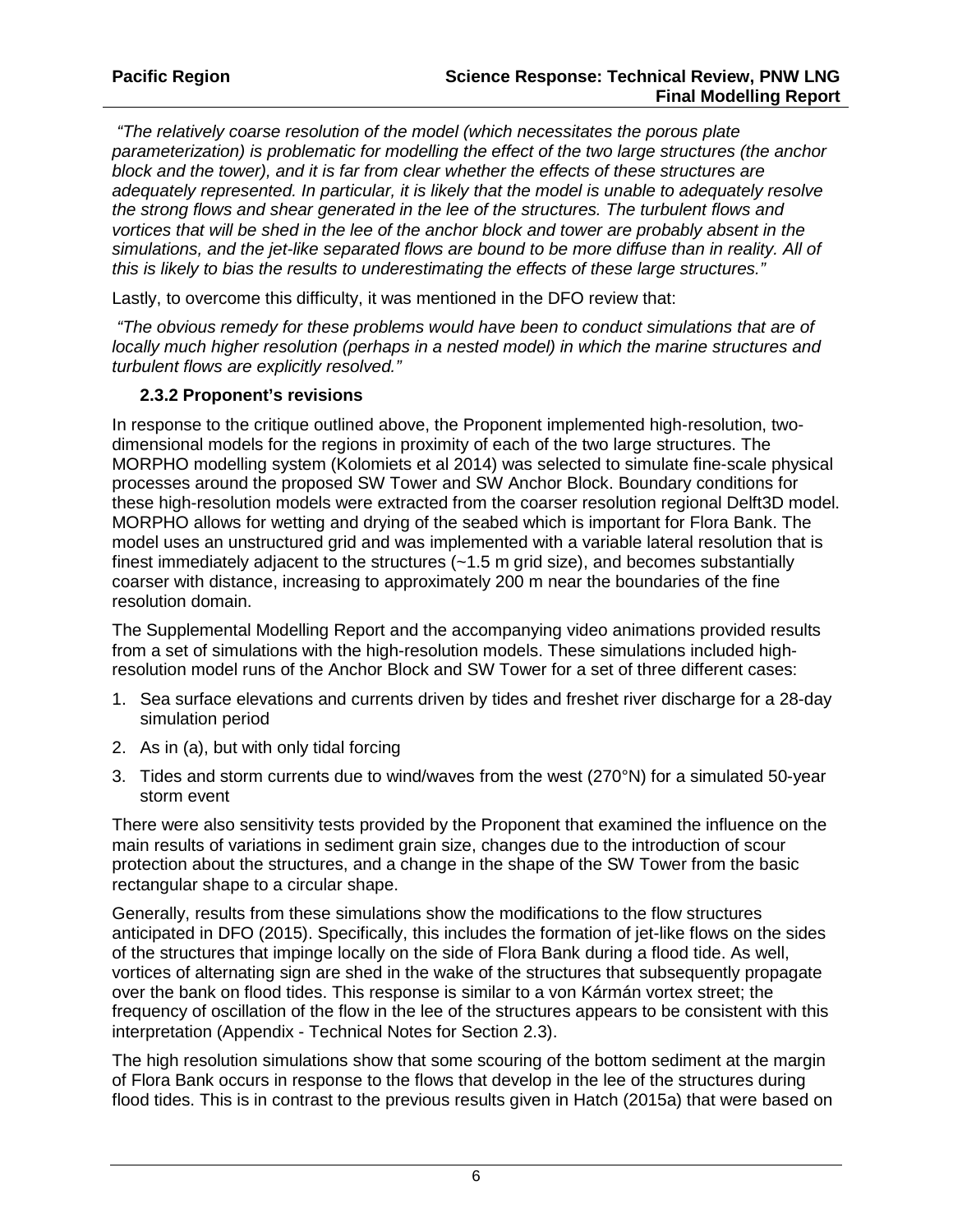the porous plate representation of the large structures. The latter failed to indicate any scour of Flora Bank associated these structures (e.g., Figures 7.4 to 7.7, Appendix B, Hatch Ltd 2015a). A fuller discussion of the important results from the high resolution modelling is included in Section 3 of this review.

#### **2.3.3. Assessment**

The new high-resolution simulations represent a clear and substantial improvement over the previous modelling of the flows in the vicinity of the two main structures. Specifically, they directly address the criticism of the representation of these structures as porous plates within a coarse resolution grid. The high resolution simulations display the essential physical processes that are expected to occur as flows encounter large marine structures. As such, simulations with the high-resolution models provide a credible basis for assessing the changes to the hydrodynamic regime introduced by these structures. They also form a basis for assessing the impact of these changes on sediment erosion, dispersal and deposition. In addition, the high resolution modelling now allows an investigation into the effects of changing the shape of the structures and the installation of scour protection.

Still, some caution is required to interpret the results from these simulations. The coarsening of the grid resolution with distance from the structures likely leads to an increase in the implicit numerical diffusion of the model. Accordingly, the vortices that are shed by the model are likely to be subject to such diffusive effects, and will be dissipated more quickly than if the fine resolution had been maintained over the entire high resolution grid. This may have an impact on the distance over which the eddies can transport sediments that are suspended by the flows near the structures. In particular, scaling arguments (Appendix - Technical Notes for Section 2.3) suggest dissipation of eddies through bottom friction on a length scale of about ~1000 m, while the simulations show eddies dissipating over a somewhat shorter scale. Numerical diffusion may be the source of this discrepancy.

## **2.4 Long-term simulations**

#### **2.4.1 Background**

An objective of the Hatch (2015a) 3D modelling study was to examine the extent to which the Project would lead to long term morphological changes to Flora Bank by modifying large-scale flow and transport processes. Simulations based on the Delft3D model were reported that extended for duration of 134 days and included a morphological acceleration factor (MORFAC) of 13.5. Since the morphology may evolve slowly, this factor is used to avoid long, computationally costly integrations of the hydrodynamics. This is accomplished by scaling the fluxes of suspended sediment between the overlying fluid and the sea bed by an acceleration factor, MORFAC. The simulated morphological evolution is then said to represent the expected changes over a period of time given by product of MORFAC and the actual duration of a given simulation. In this case, the simulations were taken to represent morphological change over 13.5 times 134 days, that is, 5 years.

DFO (2015) raised several concerns with regard to the tidal and wind forcing and the freshwater discharge from the Skeena River that was applied in the hydrodynamic simulations with MORFAC  $> 1$ . In particular, rather than including the actual tidal forcing, the simulations included only a 'representative tide' that eliminated the spring-neap fortnightly modulation of the tides. The winds and waves were averaged over 7 day intervals, and the annual cycle of river discharge was compressed into a 26.9 day period. It was noted in the review that:

*"The weekly averaging the winds and waves eliminates the peaks in these fields associated with the passage of storms, while use of a representative tide eliminates the largest tidal currents*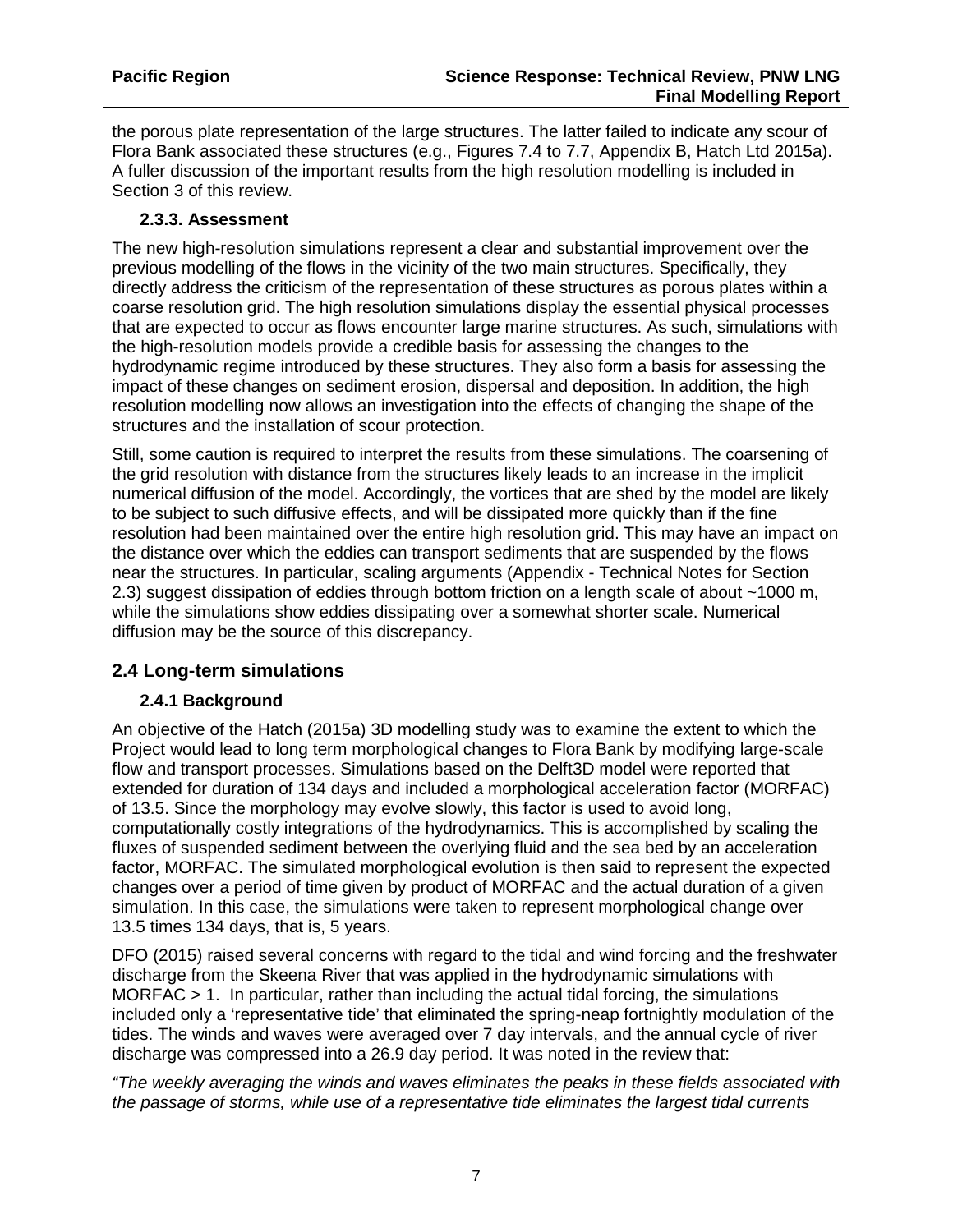*associated with spring tides. As a result, the likelihood of exceeding the critical threshold for sediment suspension and transport is underestimated in the model. As well, elimination of neap tides reduces the likelihood of meeting the threshold for sediment deposition."*

In addition, DFO (2015) noted that the compression of the annual cycle of river discharge was highly problematic. As a result,

*"The volume of freshwater and amount of suspended sediment discharged from the Skeena River into the coastal ocean is severely underrepresented in the model. This will lead to an underestimation of the buoyancy-driven circulation, as well as of the total suspended solids (TSS) in the water column."* 

#### **2.4.2 Proponent's revisions**

A set of new simulations with the Delft3D regional model is presented in the Supplementary Modelling Report (Hatch , 2015b). For these cases the forcing provided by tides, winds, waves, and river discharge varies continuously, without the time averaging used in Hatch (2015a). For these new cases, referred to in the report as the 'time series simulations', no morphological acceleration has been applied (i.e., MORFAC is set to unity). A number of different cases are described. There are three simulations of relatively long duration. One extends for one year, covering the time period September 2012 - September 2013, and has 1-hour coupling between the flow and wave modules. Two additional runs have 3-hour wave-flow coupling which is less computationally demanding, and cover the periods, September 2012- September 2013 and May 2013 – May 2014. These simulations capture the annual cycle, including a period of winter storms, as well as a freshet period for the Skeena River discharge. There are also shorter simulations of 3-4 months for the winter storm and summer freshet periods.

The proponent has improved the regional ocean modelling by increasing the number of vertical layers in Delft3D from 5 to 10 to address concerns about the simulation of the salinity and stratification in the vicinity of Flora Bank (Appendix E). They have also improved the comparisons between the observed and modelled currents by expanding the time period used for the comparison in Porpoise Channel, by including data from Inverness Passage, and by using quantitative metrics for the comparisons (Appendix F).

#### **2.4.3 Assessment**

As requested in DFO (2015), the new long-term simulations make use of continuously varying forcing, and no longer use weekly-averaged winds and waves. Results from these simulations are now more credible than the previous cases presented in the May 5 report. DFO assesses that the concerns expressed in DFO (2015) over the questionable averaging of the wind and wave forcing, and the compressed record of freshwater discharge from the Skeena River, have been addressed adequately. In addition, by correcting the representation of the discharge from the Skeena River, concerns have been alleviated over the discharge of suspended sediment from the river.

Consideration of the Figures in Appendix F shows that the uncertainty in the peak current speed relative to the observations in Porpoise Channel and Inverness Passage is about 20%. The material in Appendices J and K and the model inter-comparison of Chen et al. (2013), suggests that the uncertainty in the current speeds over the bank (where there are no observations) is in the range of 20% - 40% (this applies to both the regional model and the high resolution model).

Overall, the uncertainties in the currents are consistent with the expectation in the international community that in situations dominated by currents the sediment transport quantities, such as erosion and transport rates, are expected to be accurate to within approximately a factor of 2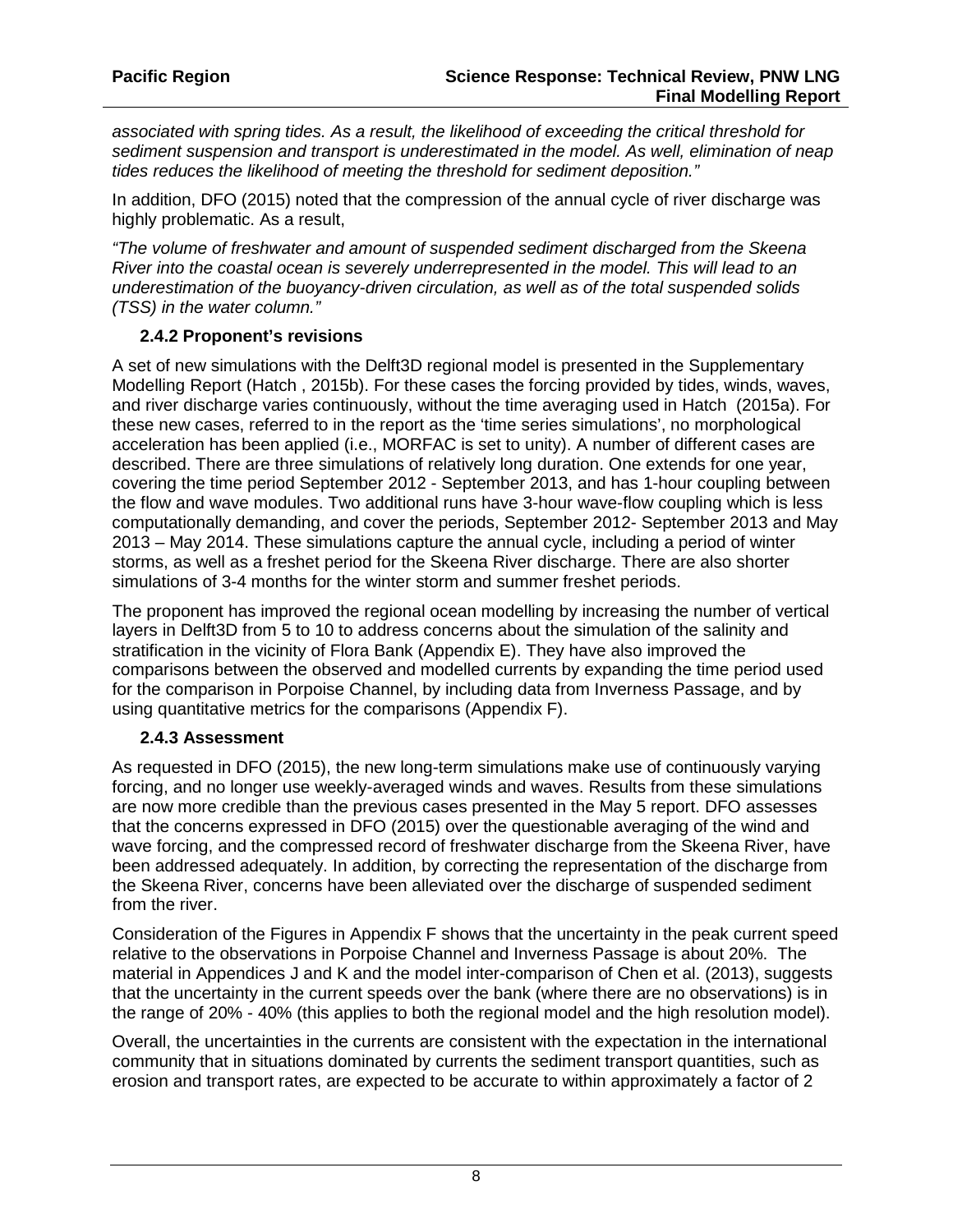(NRCan's Research Scientist, pers. comm., 2015). Note that a 40% uncertainty in currents means a factor of 2 uncertainty in the bottom stress.

The regional ocean model simulations are useful for assessing the pre-construction conditions and the potential impacts of the trestles. These simulations have insufficient horizontal resolution to properly assess the potential impacts of the two large marine structures: the SW Tower and the Anchor Block.

DFO notes that no morphological acceleration has been included in the year-long simulations; therefore these cases do not model potential changes occurring on multi-year time scales. A review by NRCan has focused on the regional modelling and has determined that "the impact of the marine structures on currents, waves, sediment transport, and seabed morphology for various seasonal and storm conditions has been modelled with acceptable certainty."

#### **2.5 Model results on sediment transport**

#### **2.5.1 Background**

In an earlier technical review, NRCan raised concerns regarding model results on total suspended solids (TSS) and sediment transport. More specifically, it was recommended that "sediment transport rate and direction" as well as "net sediment transport flux and direction, and net erosion and deposition rates and distribution patterns" be included in the analysis of the model results. In addition, concerns were raised about the underestimation of TSS by the model. Finally, it was suggested that conclusions related to the effect of the marine structures on TSS are not supported by the model results.

#### **2.5.2 Proponent's revisions**

Appendix K on sediment mobility and transport was added by the Proponent in response to the above concern. It provides a detailed look at the sediment transport calculations and presents estimates of the fraction of the time for which the sediment is being eroded during the simulations. Nine locations were selected for this analysis (Figure K-1) that make use of the 28 day freshet simulation of 2014. For each location, a time series of flow relative to the critical flow velocity (determined by the Shields method) is presented (Figures K-14 to K-22). It was found that the sediments are set in motion by the tidal flow during a relatively small fraction of the simulation period (0.3% to 21.8%) when the peak tidal flow exceeds the estimated critical velocity, and do not travel far. A similar analysis is repeated for two of the locations using the high resolution MORPHO results, with similar results.

#### **2.5.3 Assessment**

DFO has determined that the concerns raised regarding the limited supporting information on sediment simulation have been addressed adequately. A more fulsome assessment of the regional model predictions of sediment transport, seabed erosion, and deposition has been provided by NRCan.

## **3.0 Evaluation of Model Results and Consequences**

In this section, results presented in the Supplement Modelling report are examined with respect to topics of primary interest to DFO Fisheries Protection Program.

Three key topics are considered:

- 1. Potential for material alteration of the Flora Bank
- 2. Changes in Total Suspended Solids (TSS) over Flora Bank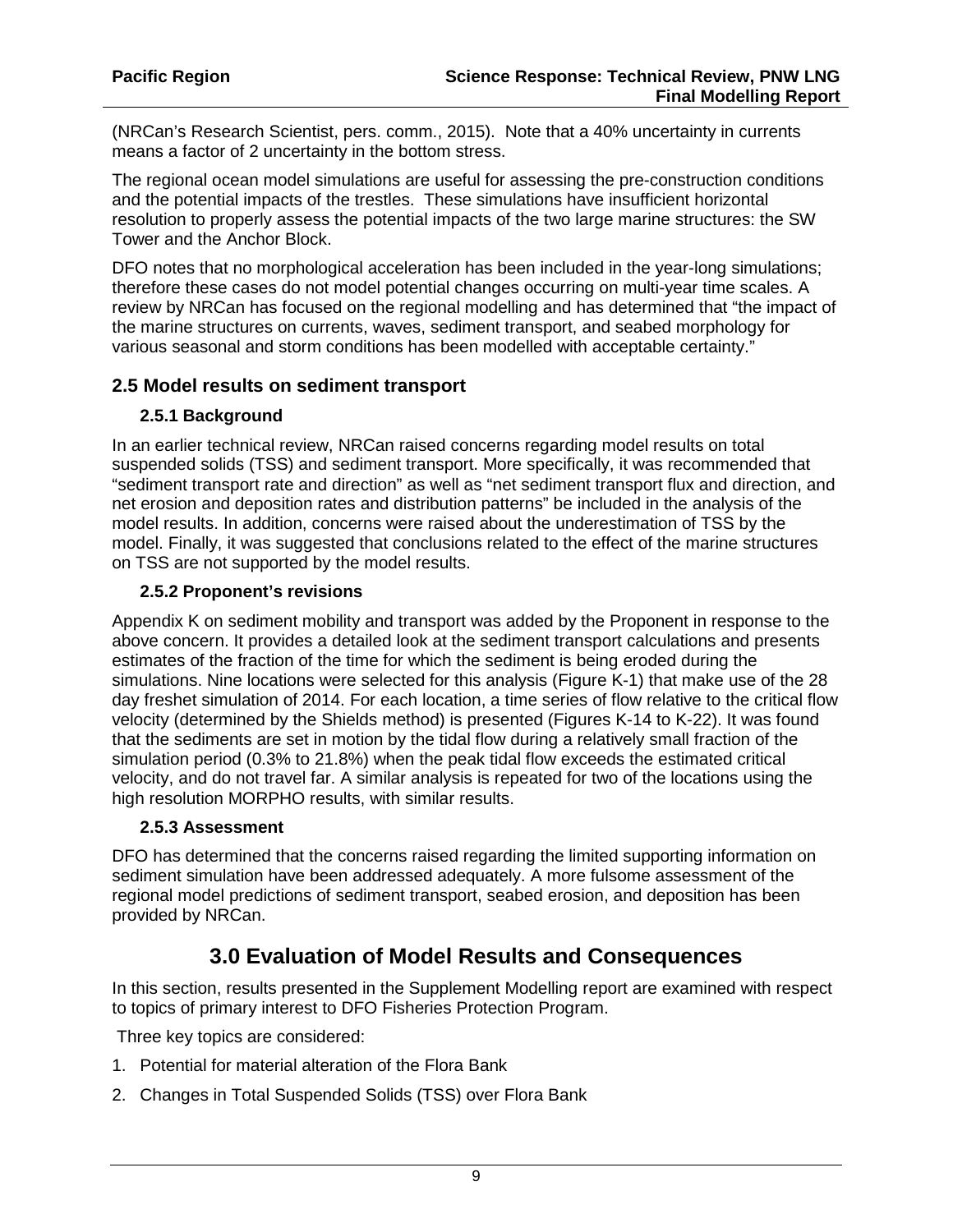3. Changes in the currents in the vicinity of the structures

### **3.1 Potential for material alteration of Flora Bank**

#### **3.1.1 SW Tower and Anchor Block**

The results presented by the proponent have consistently shown that the perturbations to the natural flows with the greatest potential for material alteration of Flora Bank are associated with the two largest structures, the SW Tower and the Anchor Block. Results of the high resolution simulations are most relevant in this regard as these cases have sufficient spatial resolution to represent the dominant physical processes that are expected to occur in proximity of these large structures. The tide-only case is probably the most useful one as it likely provides the best representation of the conditions that typically prevail through most of the year. The tide+freshet case is appropriate only for times of appreciable river discharge which is limited to a period of about four weeks during spring to early summer.

The following are some of salient results of the high resolution modelling with respect to the potential for material alteration of Flora Bank.

- The high resolution simulations show that some scouring of the bottom sediment at the margin of Flora Bank is likely to occur due to the flows that develop in the lee of the structures during flood tide. This erosion leads to a slow, gradual change in the seabed at the western margin of Flora Bank.
- As discussed below, this slow gradual erosion may persist for an indefinite period of time, perhaps for many years.
- The erosion over a period of one year (based on linear extrapolation of a 28-day simulation) is of limited areal extent and relatively remote from the historical locations of eel grass beds. This is also the case for the simulation of the 50-year return period storm.
- Although the Anchor Block is larger than the SW Tower, it is evident from the results that the potential for scour on Flora Bank arises mainly from the presence of the SW Tower. This is due to the direction of ambient currents and because the SW Tower is to be situated closer to the Bank.
- In the case of the SW Tower, the 5 cm/year erosion contour extends within the 3.8 metre depth contour that is taken to delineate the edge of Flora Bank (e.g., Figures 6-30, 6-39, 6- 44). The area over the Bank for which greater than 5 cm/year of sediment is eroded is about 1-2 times larger than the area of the tower and its scour protection in the tides-only case, and about three times larger in the 50-yr storm case.
- Scour protection (rip-rap) is an effective measure to mitigate scour immediately about the structures. This applies to both the construction and operation phases of the Project. It should be noted, however, the rip-rap has little influence beyond the areas that are directly protected.
- The simulations show considerably reduced erosion at the margin of Flora Bank when the obstruction presented by the SW Tower is changed from a rectangular shape to a circular one (e.g., Figures 6-43, 6-44). This would appear to be an obvious measure that could be taken to mitigate the potential impact of the SW Tower on Flora Bank. It would also be an appropriate mitigation measure to apply curved rather than rectangular temporary structures during construction as required.
- The freshet component of the tides + freshet simulation provides about a 5 cm/s current from east to west across the bank. This effectively reduces the flow over the Bank during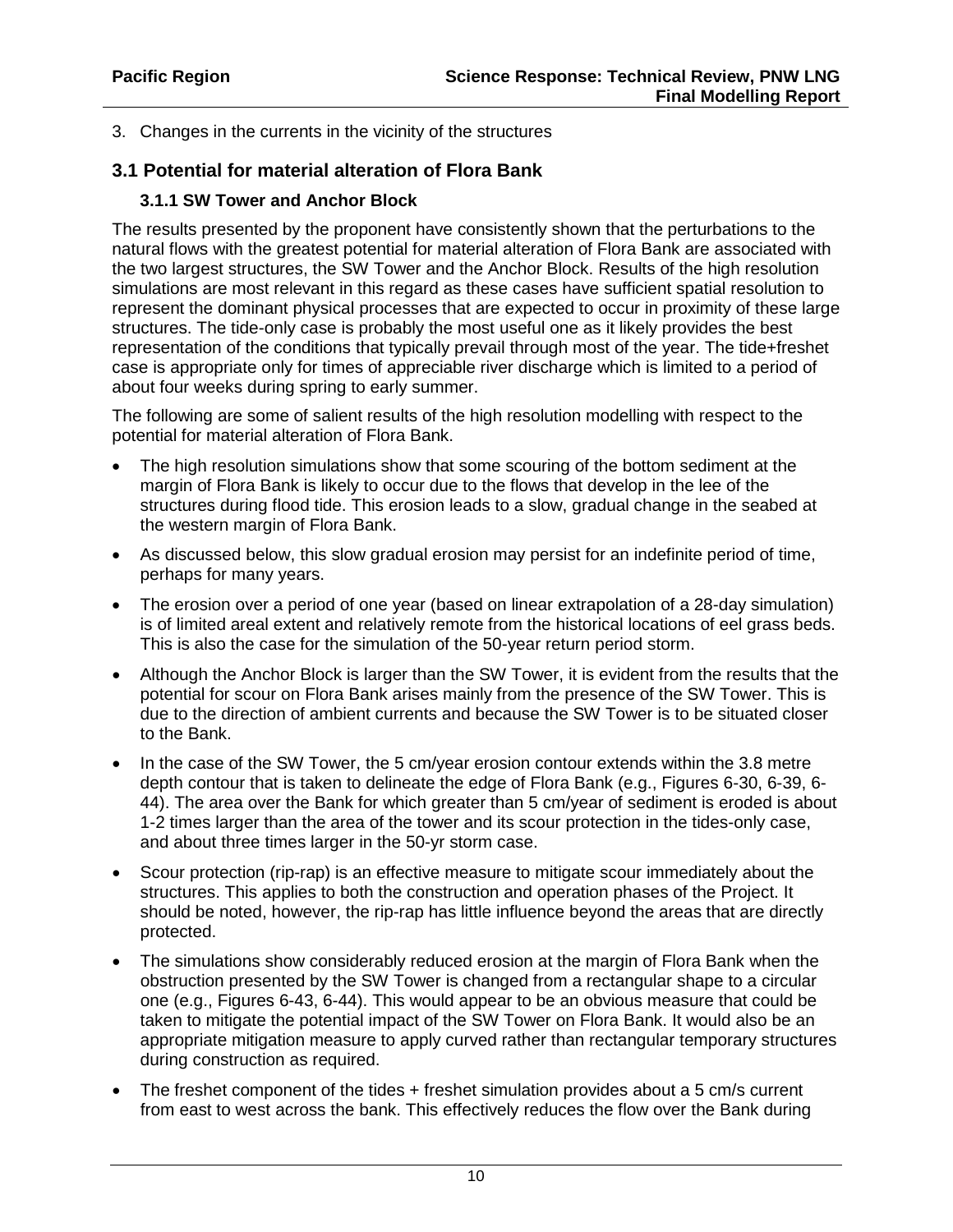flood tide. As a result, there is somewhat reduced erosion of the margin of Flora Bank in the tide+freshet case relative to the tide-only case.

#### **3.1.2 Trestle structures**

The trestle has been represented in the regional model as a porous plate that exerts drag on the flow. The level of drag was calibrated to reduce flows and wave energy by a factor of 0.9 (i.e. blocking 10% of wave energy and current). Given that the design of the trestle pilings is such that they will block 1-2% of the area along the length of the trestle, this reduction factor is regarded as a conservative one that is likely to overestimate the effects of the trestle bents. The 50-year extreme storm simulation (Section 6.1.1; Figure 6-7) indicates that the trestle is most likely to alter the net erosion and deposition patterns along the western flank from Agnew and Flora Bank from the northwest corner of Agnew Bank to Kitson Island. In order to verify the Proponent's predictions, this area would be the most suitable for monitoring for potential long term changes in bottom morphology. Otherwise, the modelling results suggest that the impact of the trestle on Flora Bank is likely to be limited.

#### **3.1.3 Remaining uncertainties**

The high resolution simulations consistently show that the greatest potential for material alteration of the bank is found in immediate proximity of the SW Tower. While the duration of the simulations is insufficient to provide information on the long-term evolution of the bank in this area, the most likely scenario is for continued slow erosion at rates similar to those evident in the tide-only high-resolution simulation. The duration of this continued slow erosion is uncertain.

A discussion is given in Section 6.4 of the Supplemental Modelling Report regarding the long term evolution of the bank due to scour in proximity of the SW Tower and Anchor Block. Extensive literature on the topic of scour is cited to argue that a steady state will be achieved. The key conclusion is that while the eddies shed in the lee of the SW Tower and Anchor Block during flood tide lead to erosion beyond the scour protection, eventually an equilibrium will be reached after which scour "will slow to a relative halt when the sediment around the structure is too deep to be mobilized" [page 169]. The Proponent also asserts that "equilibrium depths around the edges of the rip-rap scour protection are likely to be reached in several months to a few years" [page 170]. First, it may be noted that the simulations show that scour is not limited to the edge of the scour protection. Near the SW Tower, the scour extends beyond the 3.8 m depth contour taken to mark the edge of Flora bank (e.g. Figures J-4 and J-56, for the tide-only and storm cases, respectively.) Second, it is worth noting that no evidence has been adduced to support the time scale of several months to a few years.

It is not possible, in fact, to determine from either the simulations presented in the Supplemental Modelling Report, nor from the cited scientific literature, the time it will take for scour to come to a halt and to achieve a state of equilibrium. Nor can any estimate be given for the final extent of scour. As emphasized in the Supplemental Modelling Report (page 169), "the rate of scour will be slow". Accordingly, the fractional change in the depth of the seabed will also vary slowly. Since scour "will slow to a relative halt when the sediment around the structure is too deep to be mobilized", it would not be unreasonable to expect that such a process will operate continuously in the vicinity of the structures for long time, perhaps even as long as the lifetime of the Project. As discussed in the next section, this may be expected to have a persistent impact on levels of total suspended solids (TSS) over the Bank.

## **3.2 Changes in Total Suspended Solids (TSS) on Flora Bank**

This section examines results from high-resolution model simulations with respect to changes in total suspended solids (TSS) due to installation of the SW Tower and Anchor Block. It should be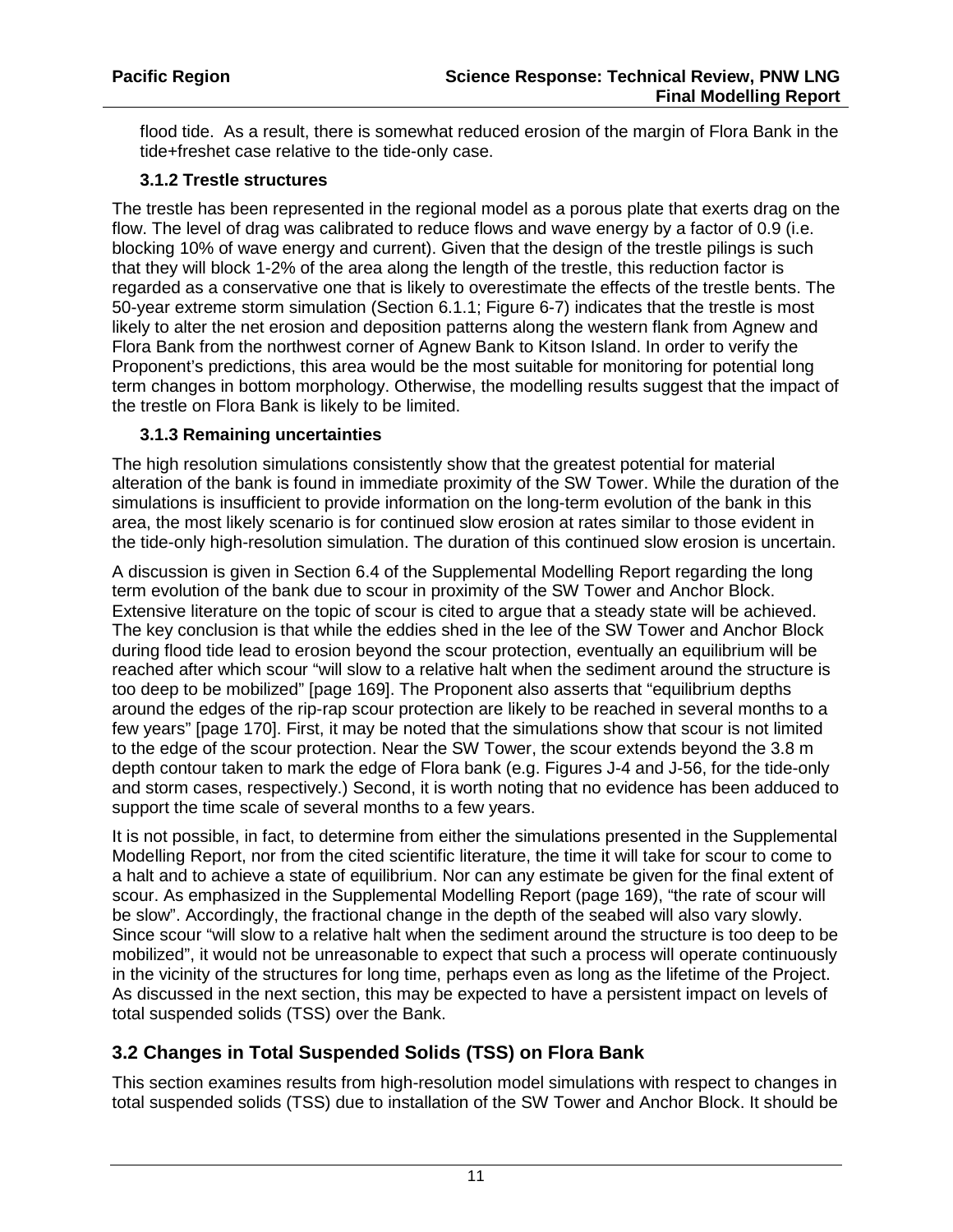noted that while the tide-only simulation is considered to be the case that is most representative of typical conditions, many of the results discussed in Supplemental Modelling Report are drawn from the tide+freshet case. Accordingly, to evaluate changes in TSS it has been necessary to place greater reliance on the video animations of the tide-only case. The following are some of the salient results on TSS presented in the Supplement Modelling Report and the accompanying flow animations.

- The simulations show increases in TSS over the western side of Flora Bank due to the presence of the marine structures, particularly the SW Tower. These increased levels of TSS arise from the erosion and suspension of sediment due to the increased currents that develop in proximity of the structures.
- The flow animations clearly show that, during flood tide, vortices shed in the lee of the structures are effective at transporting the suspended sediment from the area around the structures onto the Bank.
- The increases in TSS can be characterized as short-lived, episodic events that occur mainly during periods of spring tides when tidal currents are strong (Appendix 1 – Technical Notes for Section 3.2). TSS levels are generally lower during neap tides when tidal currents are weak (Figure 6-35 of the Supplemental Modelling Report).
- Such episodic events also occur in the simulations without the structures, but less frequently. For example, in the tide+freshet simulation (Figure 6-35 of the Supplemental Modelling Report) without the SW Tower, there are three events in which the TSS concentration at a location east of the SW Tower exceeds 5 mg/L over 28 days. The simulation with the marine structures in place has 14 or 15 such events over a similar period, a 5-fold increase. (Here we are not counting the two large spikes in TSS that occur both with and without the marine structures and which are likely artifacts of the drying of the Bank during very low tides.)
- Examination of the tides-only video shows that the episodic increases in TSS levels on the western side of Flora Bank can be larger by a factor of 3-4 than those seen in the freshet+tide case (Appendix 1 – Technical Notes for Section 3.2)
- A pronounced east-west asymmetry is evident in Figure 6-34 of the Supplemental Modelling Report which shows the maximum instantaneous increase in TSS near the marine structure during the 28 day tide+freshet simulation. This asymmetry is likely associated with inclusion of the freshet-driven current in this simulation. While no similar figure has been provided for the more representative tide-only case, an attempt to compensate for the asymmetry leads to augmented TSS levels to the east of the SW Tower that is comparable to the factor of 3-4 mentioned above.
- In the simulations, the transport of suspended solids reaches the nearest eel grass beds which lie about 150 m to the east of the proposed location of SW Tower. The tide-only simulation suggests that the episodic increases in TSS may have values in the range of 9-30 mg/L at the location of the closest eelgrass observed in the surveys (150 m from the SW Tower).
- Sensitivity tests show that a change in shape of the SW Tower from rectangular to circular leads to reduced levels of TSS. This is directly related to the reduced erosion at the margin of the Bank induced by a circular Tower.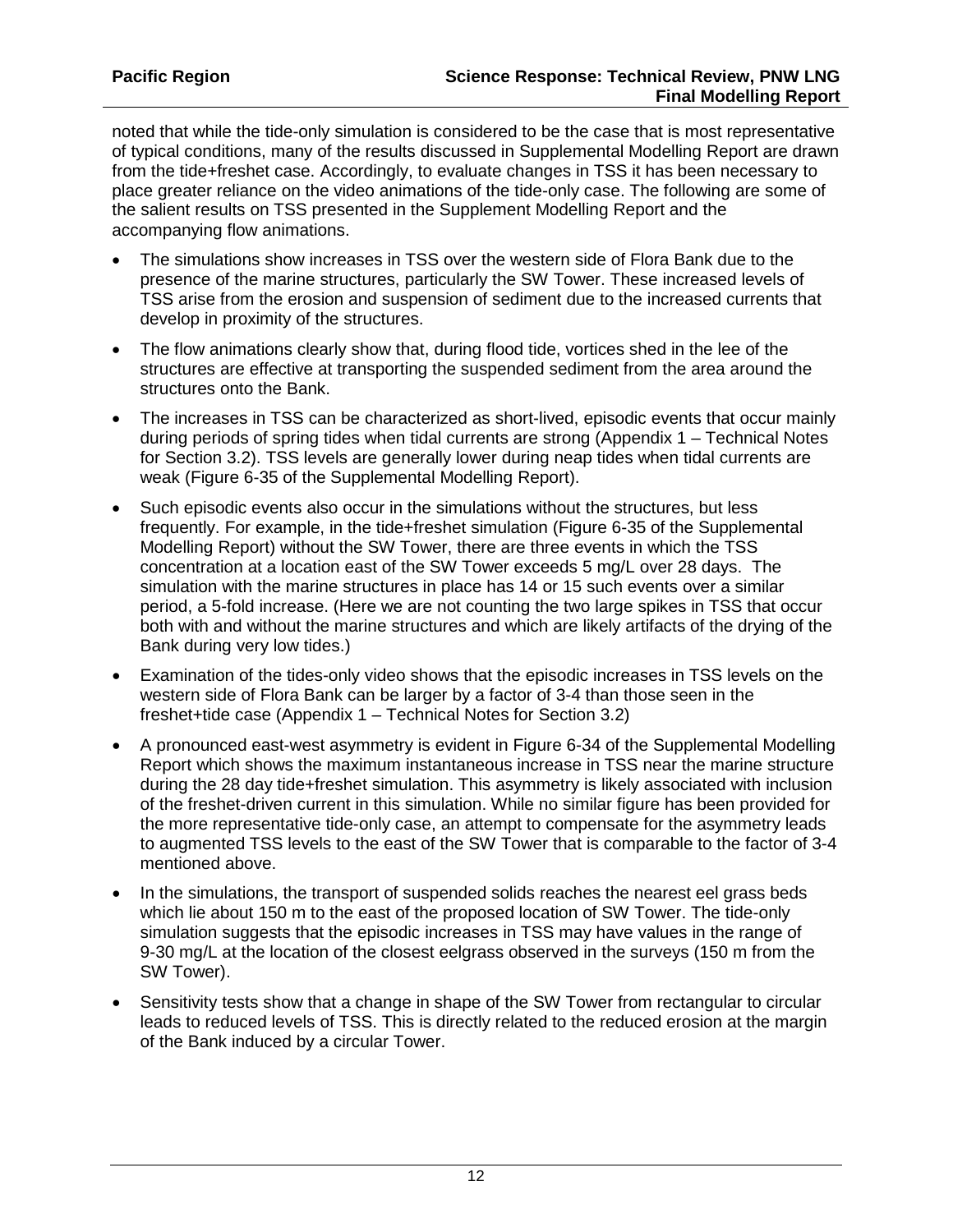### **3.2.1 Remaining uncertainties**

With respect to TSS, uncertainties remain with regard to four main points:

- There is uncertainty over how long the changes in TSS will persist. This is related to the question of the persistence of slow erosion about the marine structures, particularly the SW Tower. As noted in Section 3.1.3, this time scale cannot be estimated with confidence from the results presented in the Supplement Modelling Report. It is possible that somewhat elevated levels of TSS will persist for years over the western side of Flora Bank.
- There is uncertainty associated with the distance over which suspended sediment will be transported onto Flora Bank by eddies shed in the lee of the structures during flood tide. It is possible that the transport of sediment is limited by the length scale over which the vortices are dissipated. As suggested in Section 2.3.3, this scale may be underestimated in the simulations due to the coarsening of the grid resolution of the model with distance from the marine structure, which will increase the implicit numerical diffusion of the model.
- There is uncertainty regarding the duration of the episodes of elevated TSS levels. Results such as those shown in Figure 6-34 suggest that there will be short-lived, episodic 'spikes' in TSS on the western side of Flora Bank, occurring on flood tide during periods of stronger tidal current. It is difficult, however, to provide a more quantitative estimate from the information that is presented in the Supplemental Modelling Report. An estimate can be made by assuming that, for example, the eddies have a scale width of about 100 m and are advected at a speed of about 0.25 m/s by the background flow. Then passage of a sediment-laden eddy past a point will take about 10 minutes. Assuming several such eddies (say 8-10) during a flood tidal cycle would lead to a period of about 1.5 hours during which time TSS levels are elevated. If this occurs some 15 times during a 28 day period, then periods of elevated TSS would be present about 3% of the time. This suggests that locally elevated TSS levels will occur during a small fraction of the time, generally consistent with the spiky record of TSS in Figure 6-34.
- Finally, while it is clear from the simulation that levels of TTS are reduced considerably with a change to a circular the shape for the SW Tower, it is not possible to provide a quantitative estimate of this reduction from the results presented in the Supplemental Modelling Report.

## **3.3. Changes in currents in the vicinity of the structures**

#### **3.3.1 SW Tower and the SW Anchor Block**

The high resolution simulations show that the structures introduce modifications to the background flow that are similar to those encountered in high Reynolds number flows about solid obstacles that extend through the water column (White 1979). Specifically, the flow is blocked upstream and accelerated in boundary layers along the sides of the structures. There is separation of these boundary layers immediately downstream of the structures. Vortices of alternating sign are shed continuously downstream in a pattern that is similar to a von Karman vortex street (White 1979).

The vortices shed downstream produce temporally and spatially varying perturbations to the otherwise fairly uniform background tidal flows over Flora Bank. The varying perturbations include regions of enhanced and reduced flow. The results show that SW Tower and SW Anchor Block can generate eddies with currents between 1.5 and 2 times the background flow that extend 50-100 m from the structures during spring (strong) tide conditions and 500 m during the extreme 50 year storm (see Appendix 1- Technical Notes for Section 3.3 for details). The enhanced currents will occur in the lee of the structures – that is downstream relative to the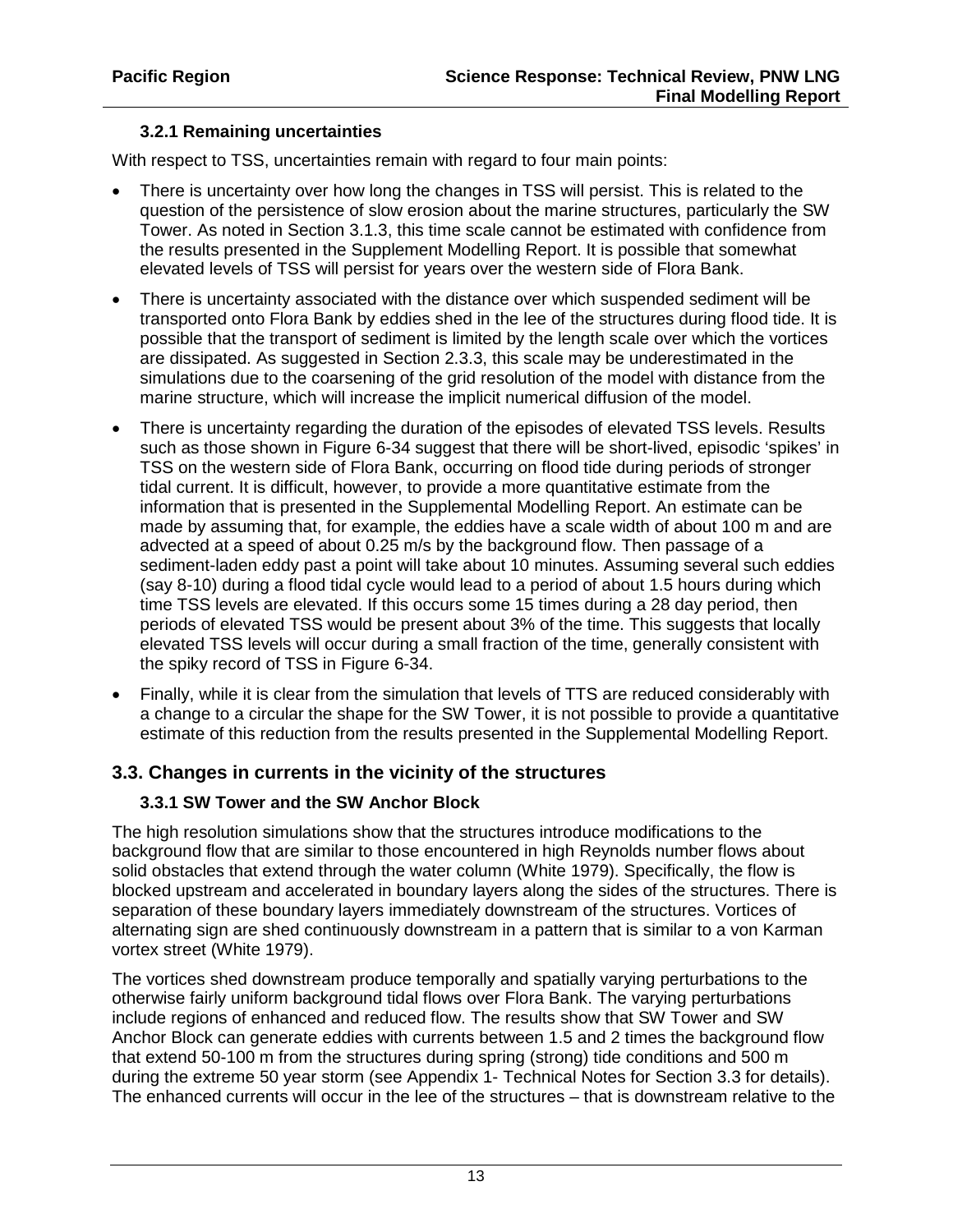flow direction. During spring tides conditions this means currents of 35-45 cm/s at distances of 50-100 m from the structures. Overall, on every tidal cycle (12.4 hours), the enhanced currents last for 2-3 hours to the east of the structure and then three hours later they last for 2-3 hours to the west. The width of the enhanced current region is 1-2 times the size of the structure. The enhanced currents will extend through the water column over the bank (the water is shallow). It should also be noted that currents associated with downstream eddies will vary on relatively short time scales (e.g., 10-20 minutes) compared to the variation in tidal currents.

The Proponent states (page xxi of Executive Summary) that

*"… modelling results indicate that localized current changes and eddies in the local vicinity of the proposed SW Tower and SW Anchor block (within tens of metres of the structures) are evident, but are transient, mobile and of limited magnitude."*

This statement understates the spatial extent of the increased currents that are evident in the model results.

#### **3.3.2 Trestles**

The trestles are modelled as frictional elements (porous plates) in the regional model simulations (Delft-3D) and so will result in slightly weaker currents for the water passing through the trestles. Given that the trestle piles only block 1-2% of the area along the length of the trestle (page 10), they are expected to have an impact on the currents that is limited to the immediate proximity of the trestle bents.

#### **3.3.3 Remaining uncertainties**

As is nearly always the case, the Reynolds number of the real flows will be larger than those of the numerical simulations. Hence, in the actual flows there will invariably be greater turbulence in the wake behind the main structures than is seen in the high resolution simulations. In addition, the shedding of vortices may be more chaotic, and less periodic, than in the simulations.

As argued in Section 2.3.3, DFO expects that the eddies will propagate further onto the Bank than indicated by the simulations, and therefore the enhanced currents will extend further downstream from the two main structures. Under typical tidal conditions DFO maintains that 100-200 m would be a conservative estimate of the extent of the enhanced currents (35-45 cm/s).

## **4.0 Conclusions**

Main results of this review are:

- DFO finds that the Supplemental Modelling Report (Hatch, 2015b) addresses adequately and with sufficient accuracy the concerns expressed by CEAA in its June 2, 2015 letter to the Proponent. Accordingly, DFO finds that the information provided by the Proponent is sufficient to complete a review, and that the modelling approach is adequate to evaluate the potential impacts of the Project on Flora Bank.
- The regional ocean model, based on Deflt3D is sufficient for describing the background (preconstruction) conditions, and for assessing the potential impacts of the pilings used to support the trestle.
- The high-resolution modelling results are most suitable for assessing the potential impacts of the two large marine structures: the SW Tower, and the SW Anchor Block.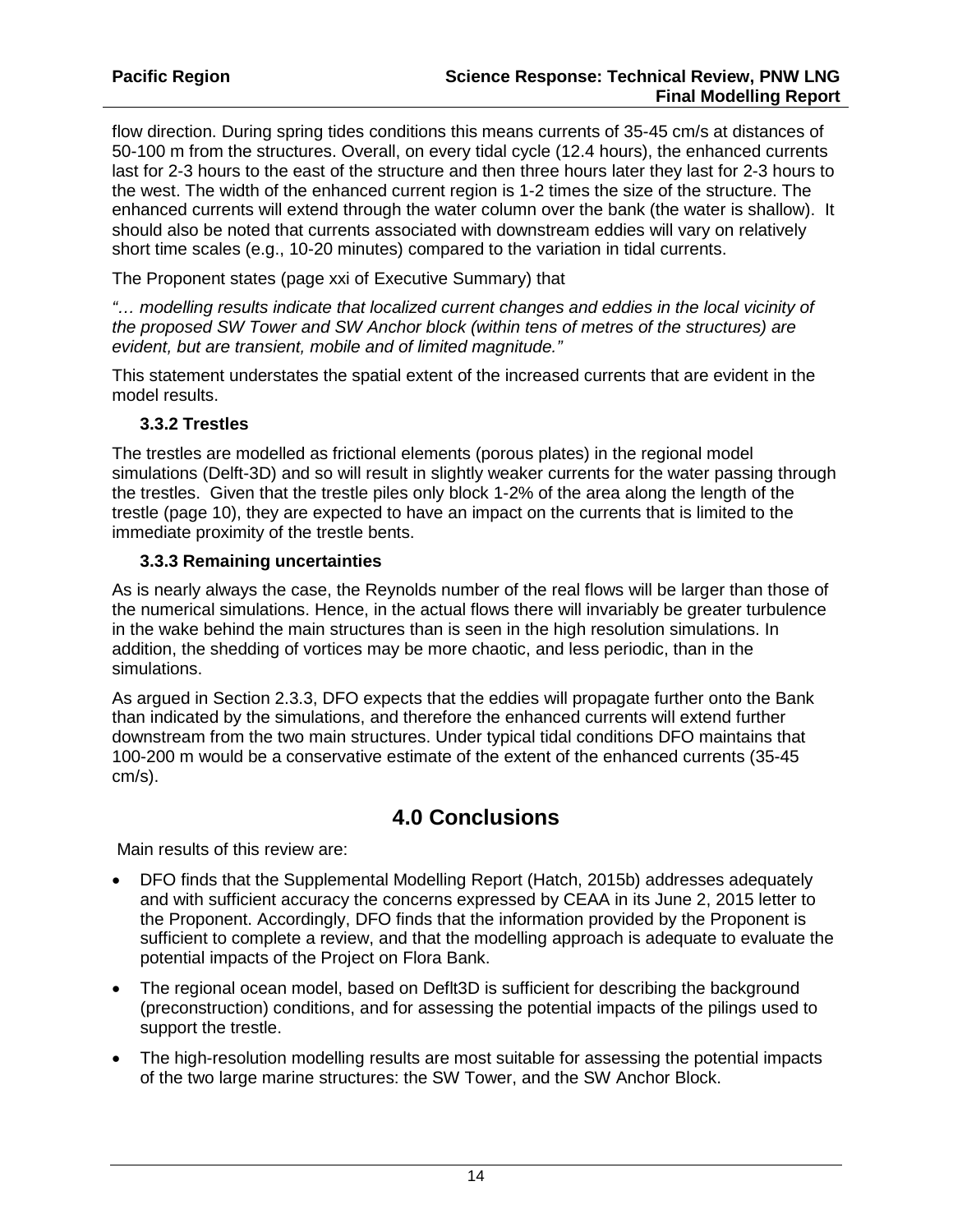I

Salient results of the modelling work presented in the Supplemental Modelling Report (Hatch, 2015b) are:

- The simulations show that the SW Tower and Anchor Block are the marine structures most likely to have an impact on Flora Bank. Concomitantly, the results show that the trestle pilings can be expected to have a very limited impact on Flora Bank due to their small size.
- The SW Tower is more likely to have an impact than the SW Anchor Block on Flora Bank owing to the direction of ambient currents, and because it is to be situated closer to the margin of the Bank.
- The high resolution simulations show that scouring of the bottom sediment occurs beyond the scour protection at the margin of Flora Bank, due to the flows that develop in the lee of the large structures during flood tide. This erosion can be expected to lead to a slow, gradual change in the sea bed at the western margin of Flora Bank. Such erosion is of limited areal extent and relatively distant from historical locations of the eel grass beds found on Flora Bank.
- The simulations show that erosion beyond the scour protection will lead to episodic increases in levels of total suspended solids (TSS) over Flora Bank on flood tide during periods when tidal flows are strong (spring tides).
- Results from the simulations show that the episodic increases in TSS may last for a few hours and extend hundreds of metres from the SW Tower onto the Bank. It should be noted that this result clearly varies from the assertion in the Executive Summary that 'Hydrodynamic effects that generate erosion and deposition, or TSS changes, dissipate within tens of meters away from the structures.' (Page xviii of the Supplemental Modelling Report, Hatch, 2015b)
- The simulations show considerably reduced scour when the obstruction presented by the SW Tower is changed from a rectangular shape to a circular one. This can be expected also to lead to reductions in TSS. There is considerable uncertainty with regard to the time scale for equilibrium to be reached and for scour to come to a relative halt.

Recommendations for Fisheries Protection Program to consider:

- 1. Circularly shaped marine structures are recommended as this is likely to reduce the scour at the margin of Flora Bank, and to mitigate against increased levels of TSS. Circular structures (e.g., a circular coffer dam) would also be helpful to reduce scour and TSS levels during the construction phase of the Project.
- 2. Monitoring of morphological changes and of TSS levels over Flora Bank is recommended. The duration of such a monitoring program is uncertain, given the uncertainty in the time scale for the equilibrium scour depth to be reached. It is conceivable that such a program could last for several years. The monitoring would occur at more frequent intervals early in the project to verify the Proponent's model projections regarding the slow, weak rate of erosion. Subsequently, conditions could be monitored at longer intervals (e.g., annually).

| <b>Contributor</b>     | <b>Affiliation</b>                    |
|------------------------|---------------------------------------|
| <b>Patrick Cummins</b> | Author, DFO Science, Pacific Region   |
| William Perrie         | Author, DFO Science, Maritimes Region |
| Charles Hannah         | Author, DFO Science, Pacific Region   |

## **Contributors**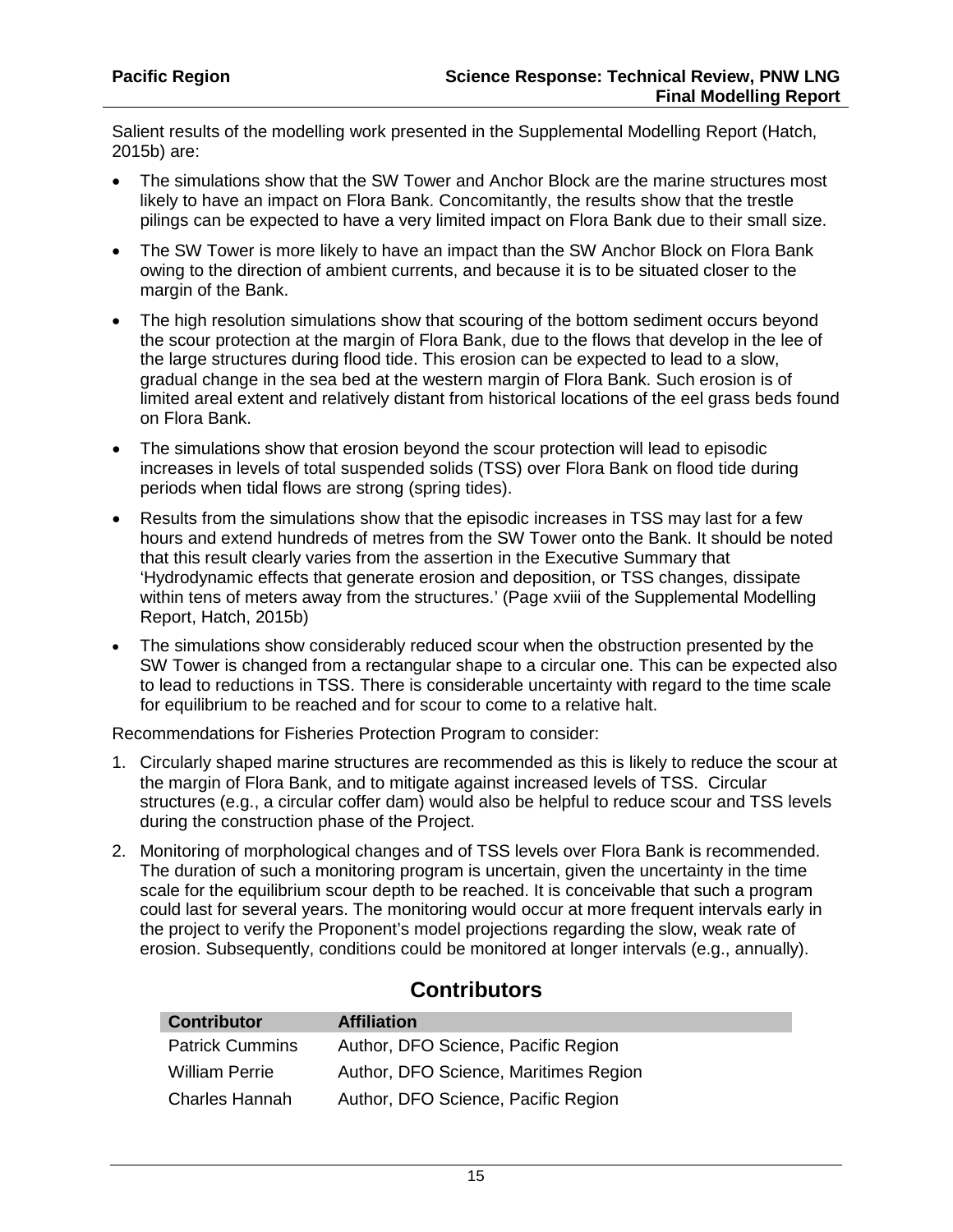| <b>Contributor</b>  | <b>Affiliation</b>                  |
|---------------------|-------------------------------------|
| Diane Masson        | Author, DFO Science, Pacific Region |
| <b>Rick Thomson</b> | Author, DFO Science, Pacific Region |
| Lesley MacDougall   | Editor, DFO Science, Pacific Region |

## **Approved by**

Carmel Lowe, Regional Director Science Branch, Pacific Region Fisheries and Oceans Canada

January 8, 2016

## **Sources of Information**

- Chen, Changsheng, Robert C. Beardsley, Richard A. Luettich, Joannes J. Westerink, Harry Wang, Will Perrie, Qichun Xu et al. 2013. Extratropical storm inundation testbed: Intermodel [comparisons in Scituate, Massachusetts.](http://onlinelibrary.wiley.com/doi/10.1002/jgrc.20397/full) Journal of Geophysical Research: Oceans. 118(10): 5054-5073. DOI: 10.1002/jgrc.20397. (Accessed January 11, 2016)
- Deltares. 2014a. Delft3D-FLOW, Simulation of Multi-Dimensional Hydrodynamic Flows and Transport Phenomena, Including Sediments. User Manual Hydro-Morphodynamics, Version: 3.15.34158. Delft, the Netherlands.
- Deltares. 2014b. Delft3D-WAVE, Simulation of Short-crested Waves with SWAN, User Manual, Hydro-Morphodynamics, Version: 3.05.34160. Delft, the Netherlands.
- DFO. 2015. [Technical review of 3D modelling of potential effects of marine structures on site](http://www.dfo-mpo.gc.ca/csas-sccs/Publications/ScR-RS/2015/2015_027-eng.html)  [hydrodynamics and sedimentation from the construction of the Pacific Northwest liquefied](http://www.dfo-mpo.gc.ca/csas-sccs/Publications/ScR-RS/2015/2015_027-eng.html)  [natural gas terminal.](http://www.dfo-mpo.gc.ca/csas-sccs/Publications/ScR-RS/2015/2015_027-eng.html) DFO Can. Sci. Advis. Sec. Sci. Resp. 2015/027. (Accessed January 11, 2016)
- Hatch. 2015a. 3D Modelling of Potential Effects of Marine Structures on Site Hydrodynamics and Sedimentation. H345670-0000-12-124-0012, Rev. 0, May 5, 2015.
- Hatch. 2015b. Pacific Northwest LNG Supplemental Modelling Report for 3D Modelling Update, H345670-0000-12-124-0013, Rev.0, November 10, 2015.
- Kolomiets, P., Sorockin, M., Kivva, S. and M. Zheleznyak (2014). UCEWP-MOR-UN A Numerical Simulator for Depth-Averaged Surface Water Flow, Sediment Transport and Morphodynamics in Nearshore Zone on Unstructured Grids.
- Thomson, R.E., J.F.R. Gower and N.W. Bowker. 1977. Vortex streets in the wake of the Aleutian Islands. Monthly Weather Review. 105(7):873. DOI: 10.1175/1520-0493.

White, F.M. 1979. Fluid Mechanics. McGraw Hill, 701 pp.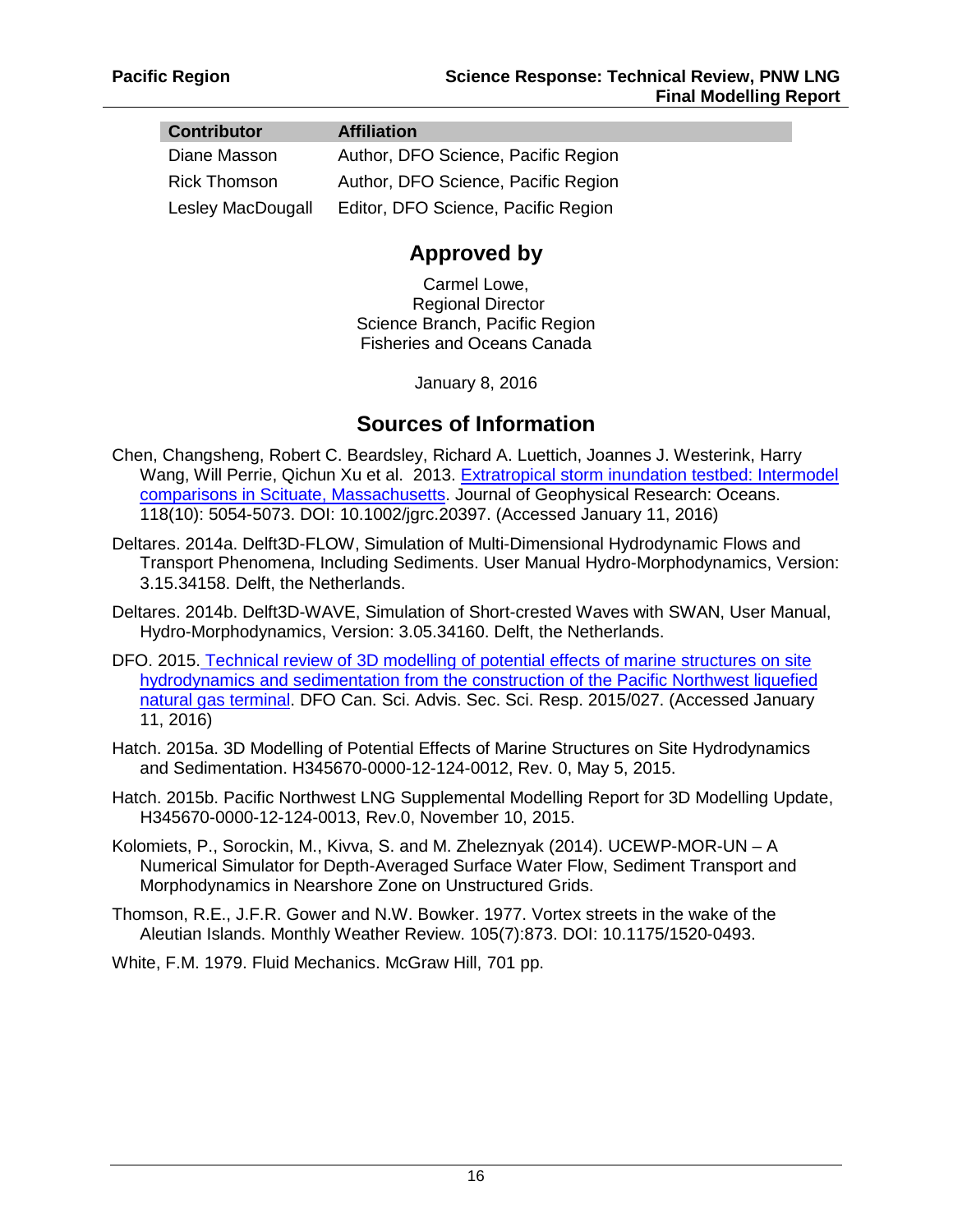# **Appendix 1 – Technical Notes**

### **2.3 Modelling of flows in proximity of large marine structures (Anchor Block and SW Tower)**

#### **Estimating the eddy shedding time scale**

Laboratory experiments show that periodic eddy shedding occurs for flow past a circular cylinder, with the period of oscillation given by  $T = D/S<sub>x</sub>U$ , where *D* is the diameter of the cylinder and *U* the upstream flow speed. It has been found that over a very wide range of Reynolds numbers the Strouhal number,  $S_r ≈ 0.2$  *(White, 1979, p. 279). Similar eddy shedding has been* found for large-scale air flow past isolated mountains with the Reynolds number is based on an eddy viscosity, rather that the kinematic viscosity of the fluid (Thomson et al., 1977). Taking  $D = 40$  m as a reasonable scale for the SW Tower, and an upstream flow speed  $U = 0.20 \text{cm s}^{-1}$  as a representative of tidal flow speed, yields  $T = 16.7$  minutes with  $S_n = 0.2$ . This is comparable to the roughly 20 minute period of eddy shedding seen during flood tide in the high resolution simulations.

### **Estimating the length scale for eddy propagation**

A length, *L* , over which eddies may be expected to dissipate can be estimated by assuming a balance of terms between the advection of vorticity and dissipation through bottom friction. The former scales as  $U\Omega/L$ , with  $\Omega$  is a scale for the vorticity, while the dissipation of vorticity scales as  $C_p U \Omega / H$  where  $C_p$  is the bottom drag coefficient and *H* is the depth. Balancing the two yields,  $L = H/C_p$ . Assuming a typical value of  $C_p = 0.0025$  and taking the representative depth of Flora Bank during flood tide as  $H = 2.5$  m gives a length scale of  $L = 1$  km

## **3.2 Changes in Total Suspended Solids (TSS) on Flora Bank**

## **Analysis of Figure 6-35**

Figure 6-35 shows the time histories of TSS with and without marine structures at a location in the eel grass bed for the tides+freshet case. There are two large TSS peaks for both cases: one at hour 110 and one close to hour 200. We think that these events are caused by large currents just as the bank is drying. Video M-12 shows that the peak at hour 110 peak occurs as a broad flash of high TSS (lasting 10 minutes) towards the end of ebb tide just before the bank dries. This event does not occur in video M-8 which simulates the previous ebb tide which does not cause the bank to dry. It seems likely that the large peak just before hour 200 has the same cause. We assume that these two events are a function of an interaction between of the algorithm that handles how the bank dries and the TSS calculation. In the following analysis we ignore those 2 events.

#### **Spring Neap/Cycle**

The spring/neap cycle is the natural variation in the tidal heights and currents over the lunar cycle of new moon, first quarter moon, full moon, third quarter moon (approximately 29 days). Figure 6-35 shows that the magnitude of the TSS is very sensitive to the natural variations of the tidal currents over 28 days of simulation – basically a spring/neap cycle. There are high TSS events between hours 20 and 200 and hours 320 and 520, while there is relatively little TSS activity between hours 200 and 320 and hours 520 and 672 (the end of the 28 days).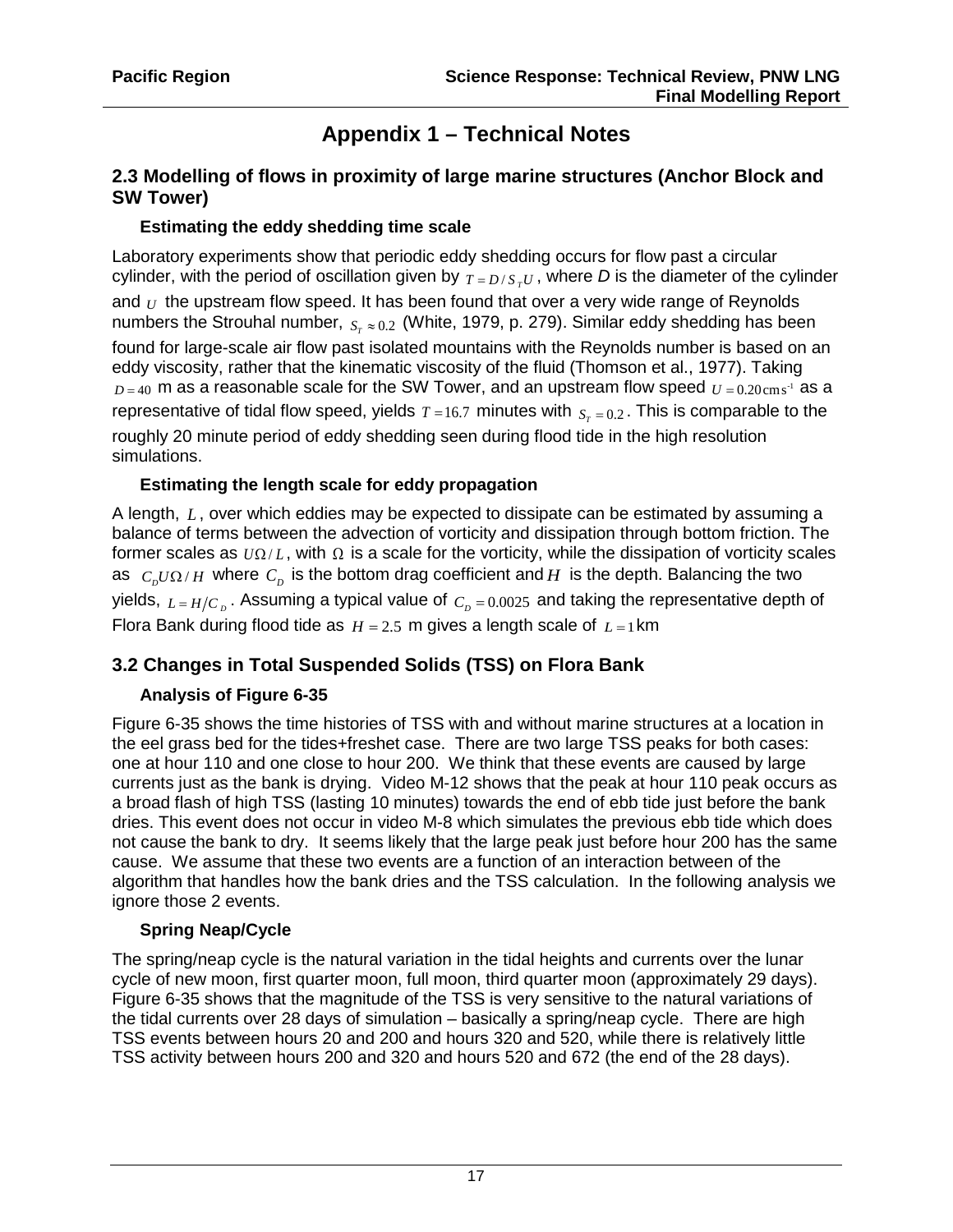#### **3.3. Changes in currents in the vicinity of the structures**

The relevant simulations are the high-resolution model simulations around the SW Tower and the SW Anchor Block using the MORPHO model.

Videos M1 and M2 show currents around both the SW Tower and the SW Anchor Block for the tides only simulation. The flow around the structures generates eddies that get shed from the structure and flow away from the structures with the background currents. The peak currents very close to the structures are about twice the background values (background about 25 cm/s and the peaks about 50 cm/s). For flood tide (M2) the enhanced currents are typically 35-45 cm/s between 50-100 m from the structures and only on the lee side (downstream). The same occurs for ebb tide (video M1). The eddies (and the enhanced currents) are generated for about 2-3 hours during the peak of ebb and flood tides. Overall, every tidal cycle (12.4 hours) the enhanced currents last for 2-3 hours to the east and then 2-3 to the west. The width of the enhanced current region is 1-2 times the size of the structure. The tidal currents are smaller during the neap phase of the 29 day spring/neap cycle and so the enhanced currents will be smaller as well.

For the 50 year storm simulation the peak enhanced currents are also about twice the background values (background about 40-50 cm/s and the peaks about 90-100 cm/s), but they extend further from the structures. Currents of 80 cm/s are present 300-500m from the Tower (video M4) and currents in excess of 80 cm/s propagate out of the field of view 500 m from the SW Anchor Block (video M5).